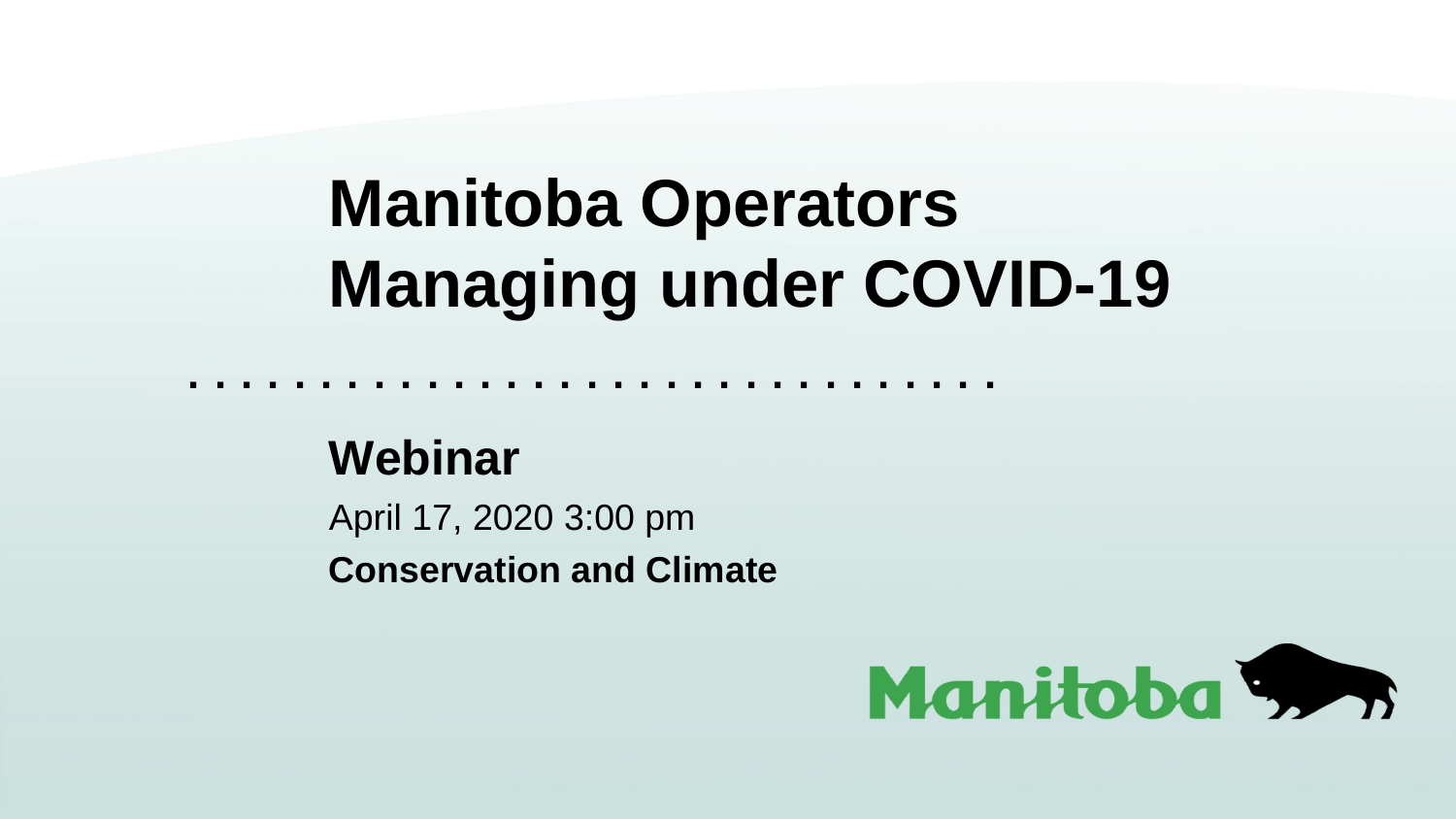### **Overview**



- **1. Business Continuity Plan – Continuing Services**
- **2. COVID-19**
- **3. Regulatory Responsibilities**
	- **A. Certification**
	- **B. Drinking Water**
	- **C. Wastewater and Solid Waste**
- **4. Seasonal Systems**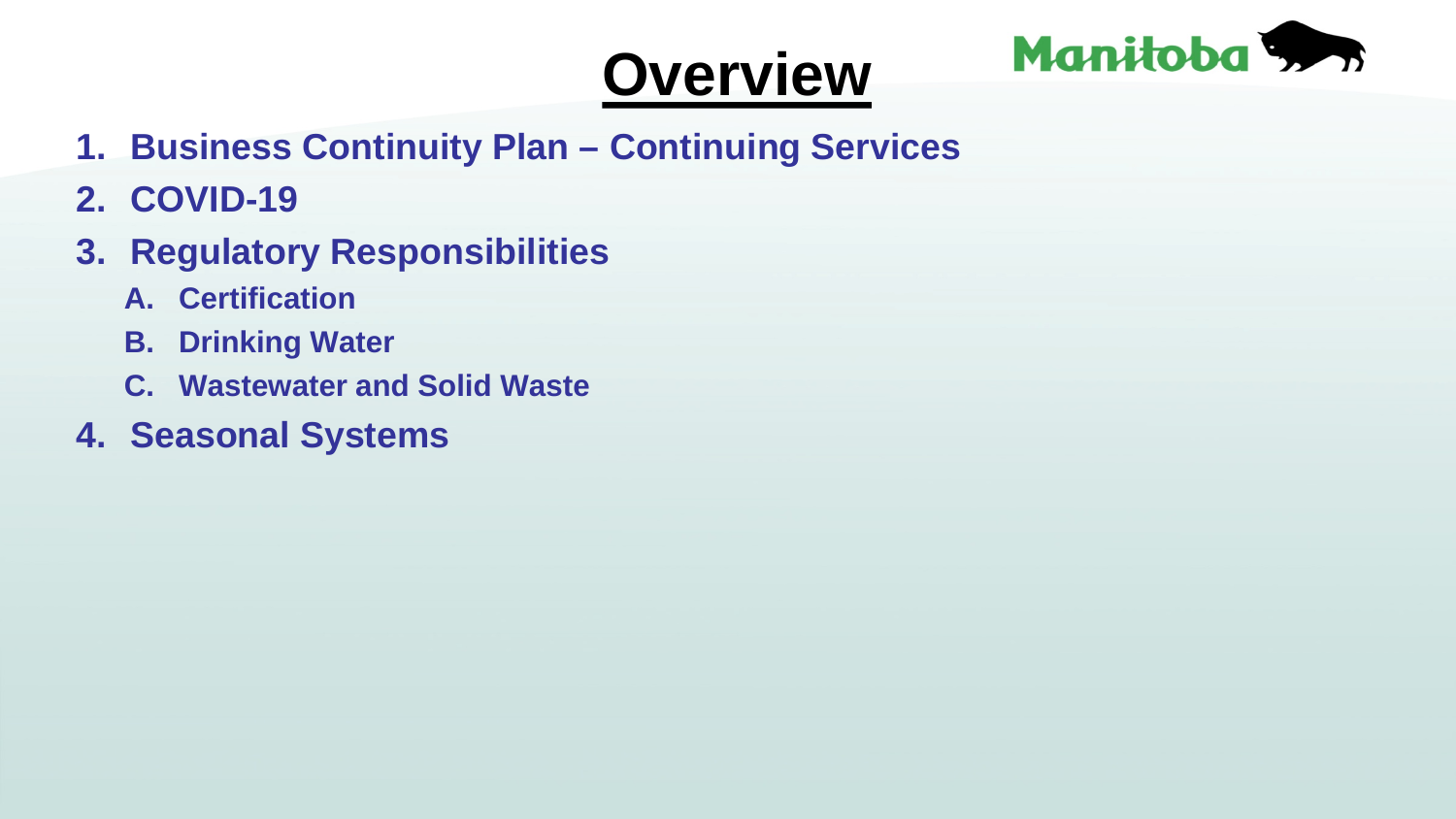

• The [World Health Organization](https://en.wikipedia.org/wiki/World_Health_Organization) defines an emergency as the state in which normal procedures are interrupted, and immediate measures need to be taken to prevent that state from turning into a disaster

- Business Continuity Plan
	- Is the process of creating systems of prevention and recovery to deal with potential threats to a company. The goal is to enable ongoing operations during and after a disaster.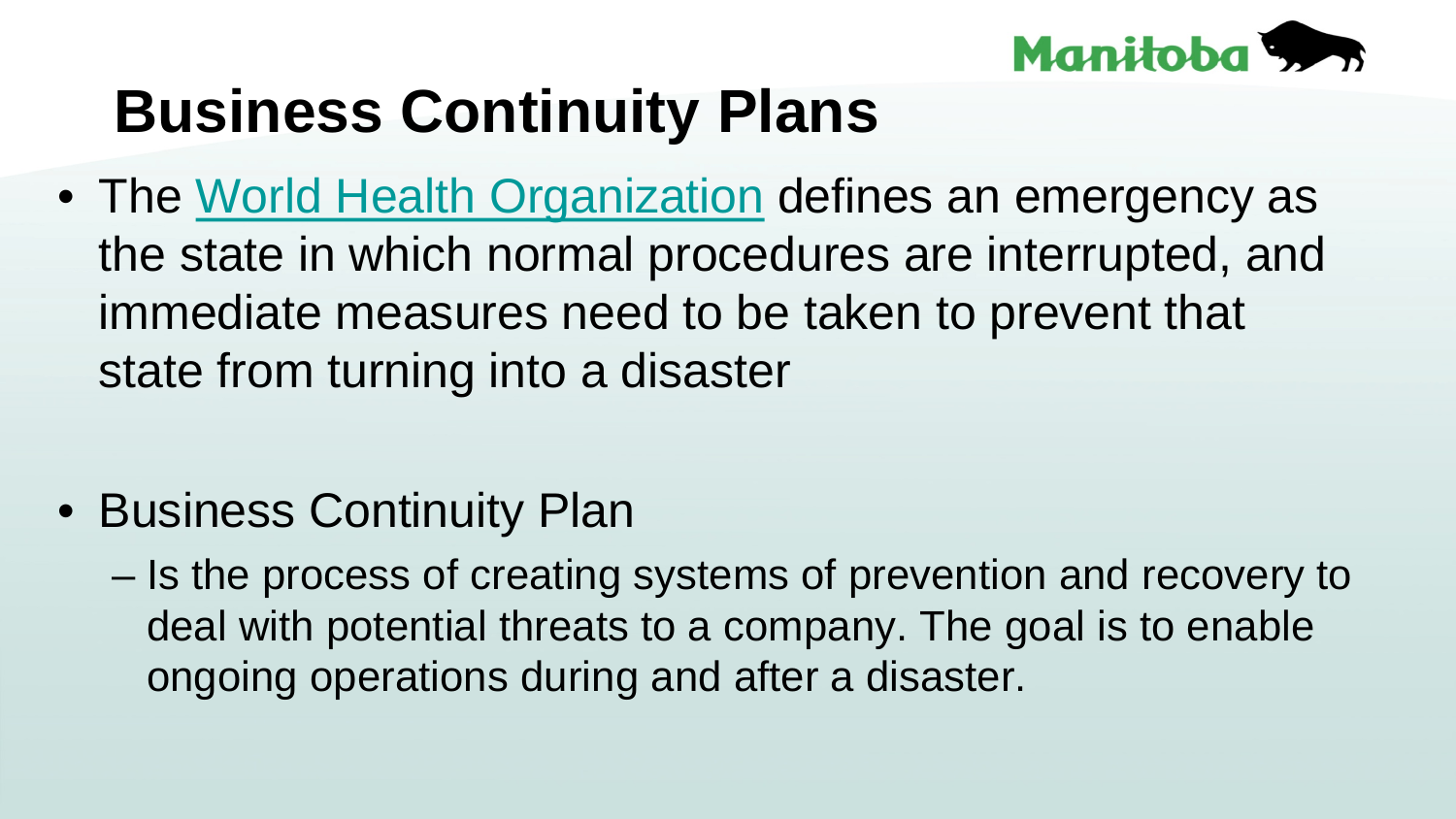

- Inventory
	- Equipment, Supplies, Suppliers
	- Locations (work, routine sampling)
	- Standard Operating Procedures
- Analysis
	- What is the impact?
	- What is the threat?
	- Develop scenarios and work out solutions
		- commercial transportation disruption
			- Operator drives samples to Lab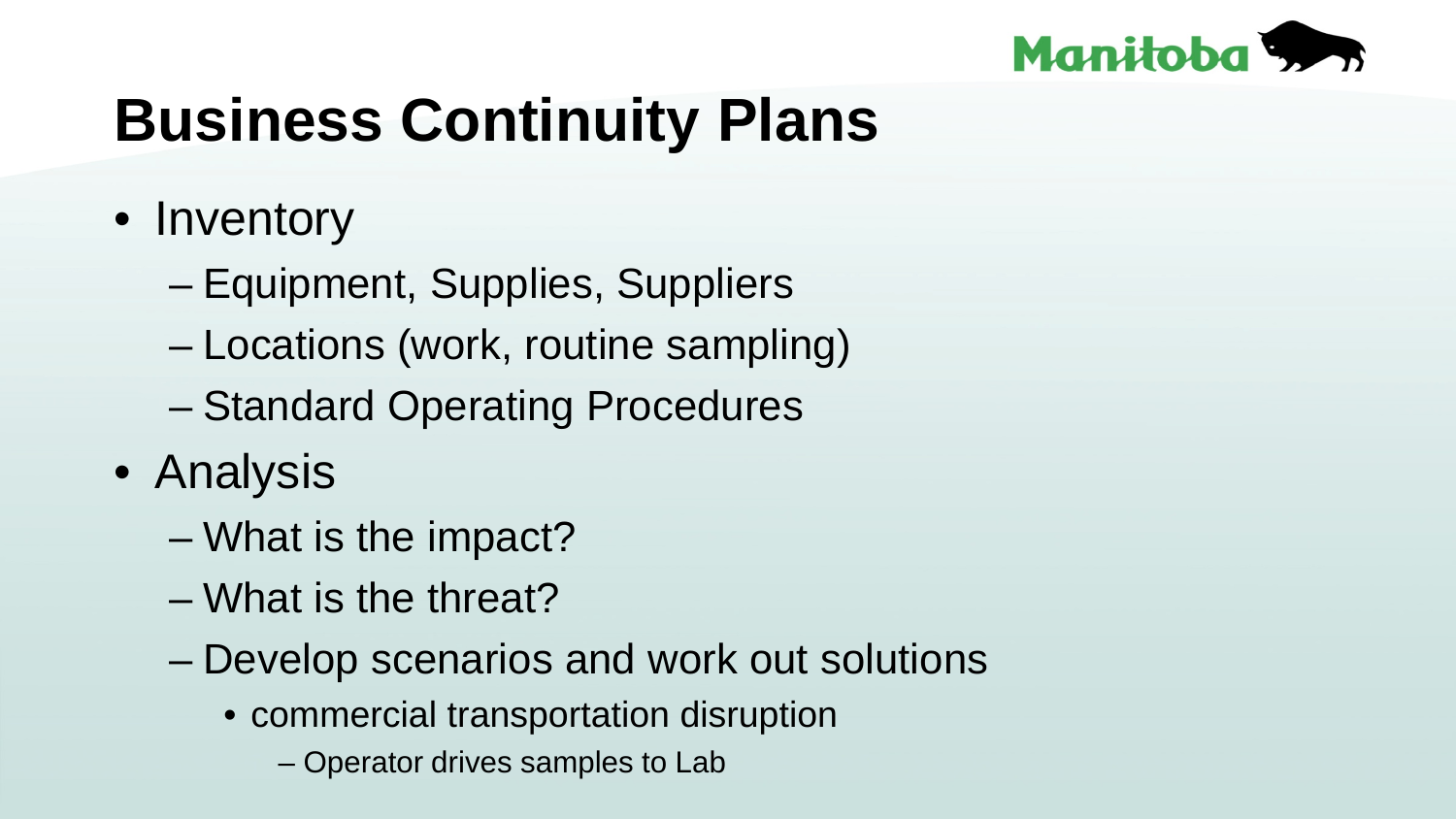

- Business Impact
- *Each function typically relies on a combination of components* 
	- Operators (full time, part time, contractors) and certification
	- SCADA systems (full remote operation, limited operation)
	- Physical assets (cell phones, laptops)
	- Daily tests and report submissions
	- Operating licence conditions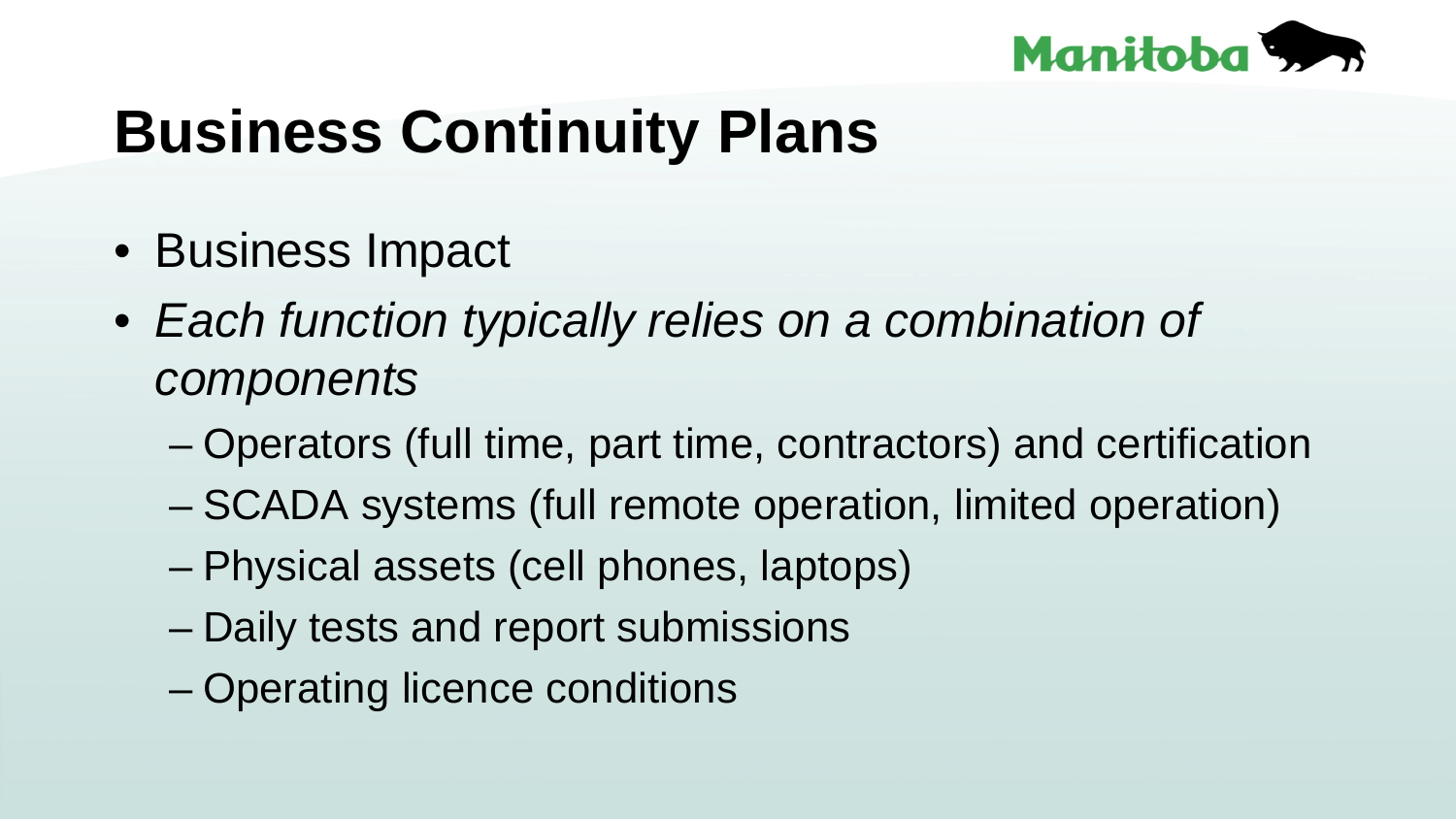

• WRF/EPA/AWWA Business Continuity Plans for Water **Utilities** 

<https://www.waterisac.org/system/files/Business%20Continuity%20Planning%20for%20Water%20Utilities.pdf>

• Additional Resources from AWWA

<https://www.awwa.org/Resources-Tools/Resource-Topics/Coronavirus>

• Government of Canada: A Guide to Business Continuity Planning

[https://www.gov.mb.ca/emo/pdfs/bcont\\_e.pdf](https://www.gov.mb.ca/emo/pdfs/bcont_e.pdf)

• Emergency Response and Contingency Planning for Small Water Systems – BC

[https://www2.gov.bc.ca/assets/gov/health/keeping-bc-healthy-safe/healthy-communities/ercp-sws-final-july-14-](https://www2.gov.bc.ca/assets/gov/health/keeping-bc-healthy-safe/healthy-communities/ercp-sws-final-july-14-2016.pdf) 2016.pdf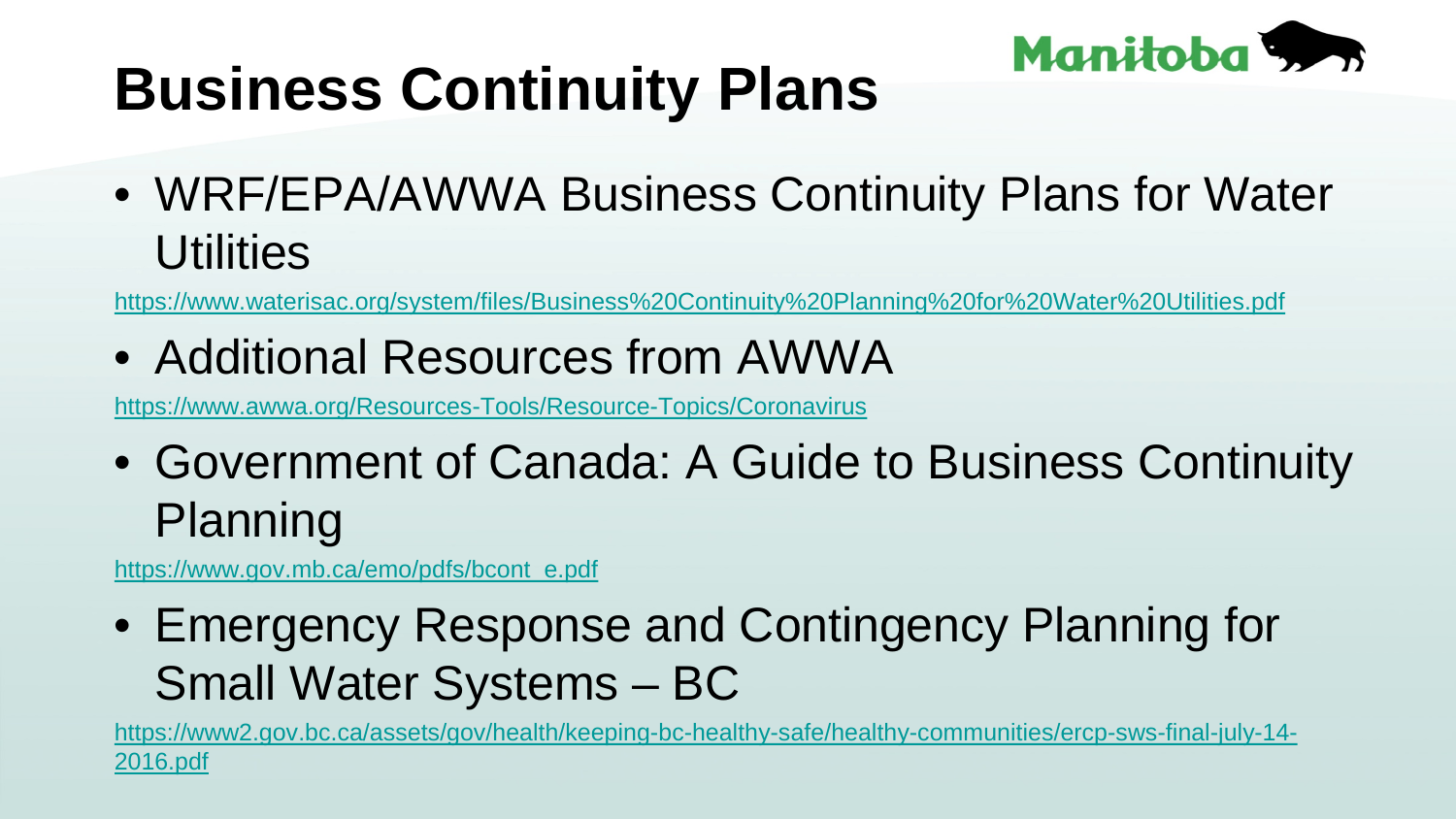

Standard operating procedures

• Who benefits from SOPs?

– Everyone who works in your water supply

- Ensure SOPs are up-to-date!
- Review SOPs will all staff regularly!

– That includes full time staff, management, new operators or neighbouring operators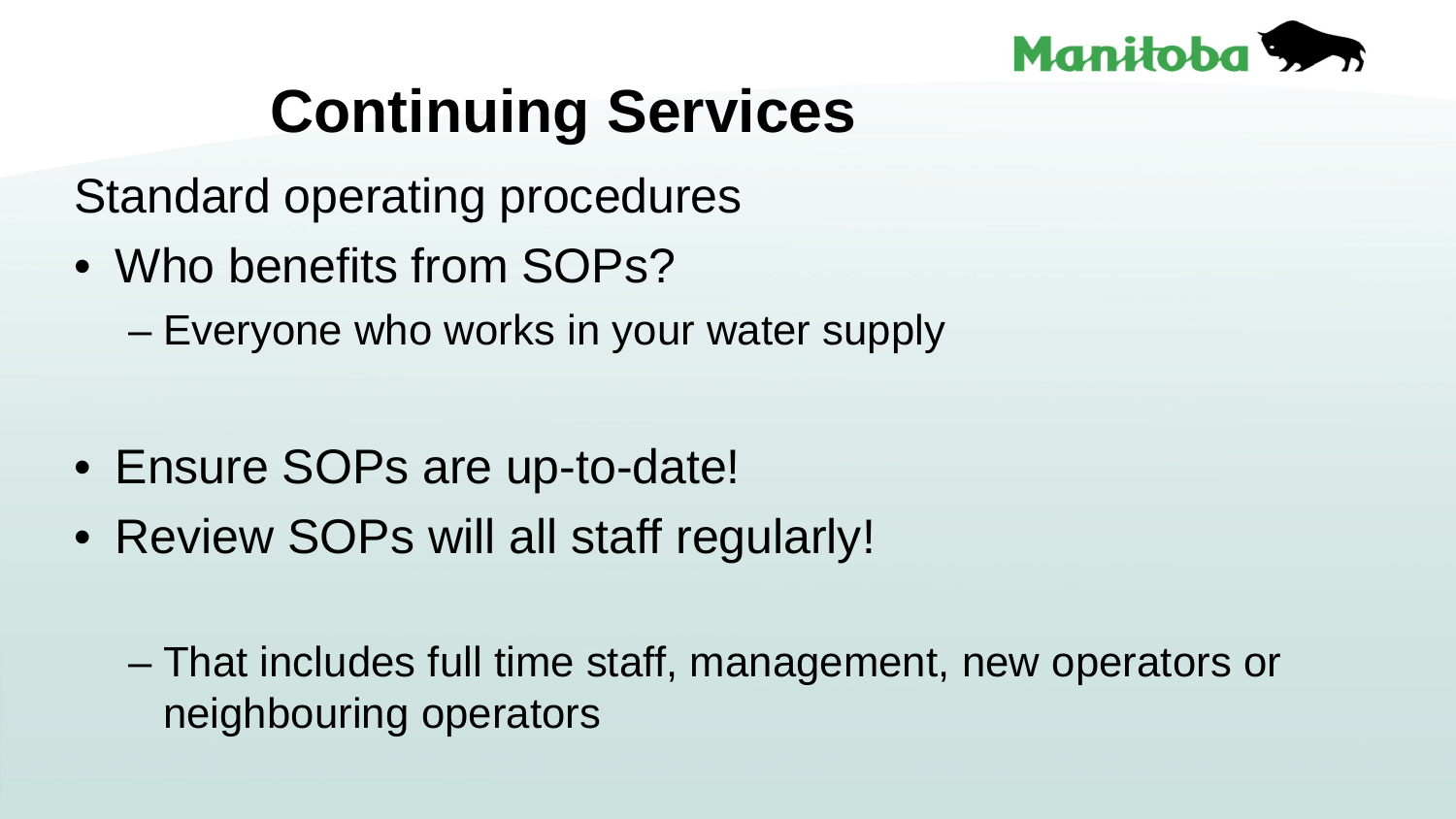

Critical chemicals and parts

- Take stock!
- List critical chemicals and equipment
- Purchase enough for 3 to 6 months
- Don't forget test reagents
- Communicate with neighbours, determine compatible chemicals, equipment and reagents
- Remember to clean and calibrate!!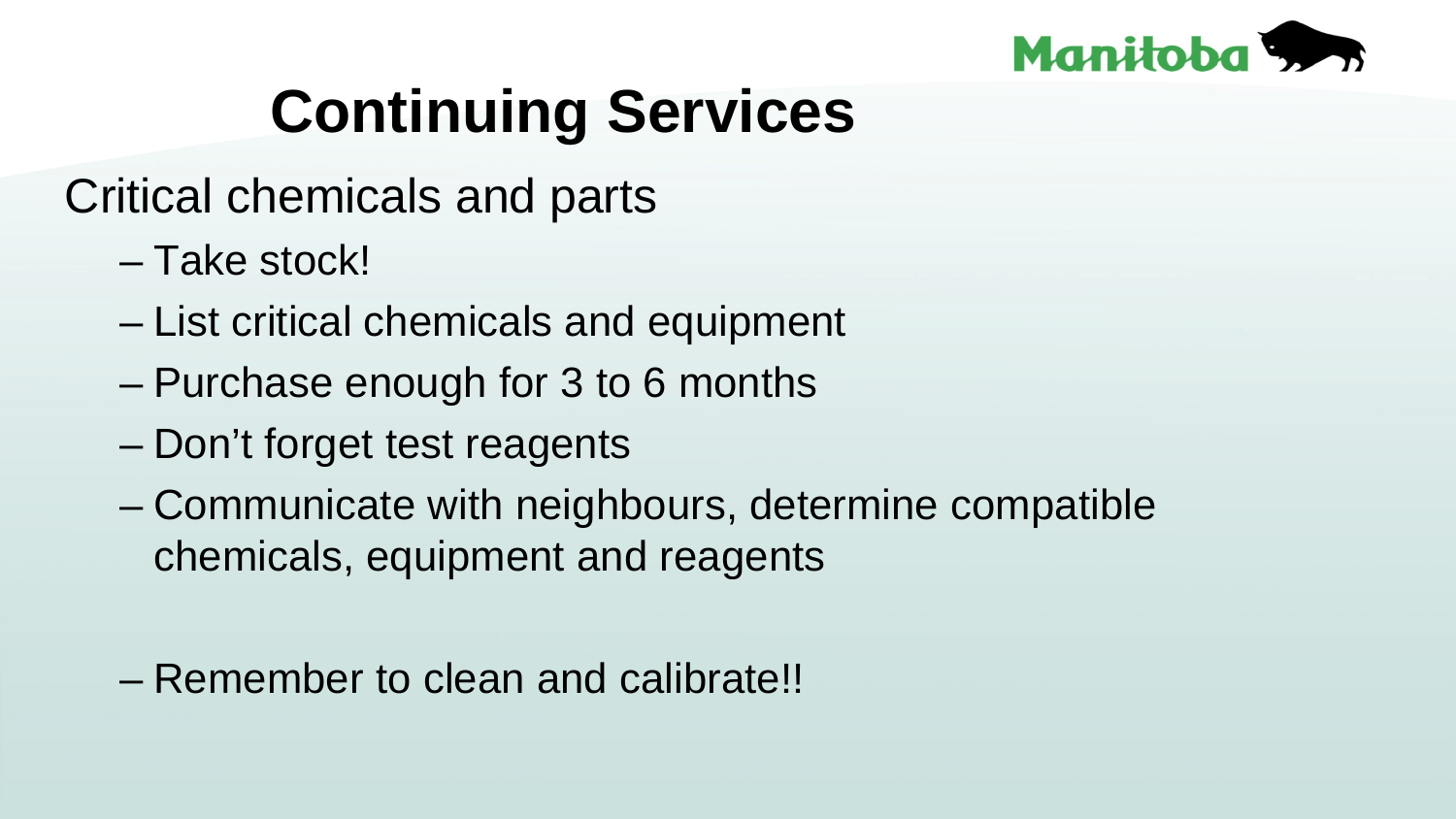

Planned maintenance

At this time, non-critical maintenance in the water treatment or distribution system that may or could result in a boil water advisory being issued should be postponed to avoid stress and confusion to water system users.

Operators must continue to report emergencies!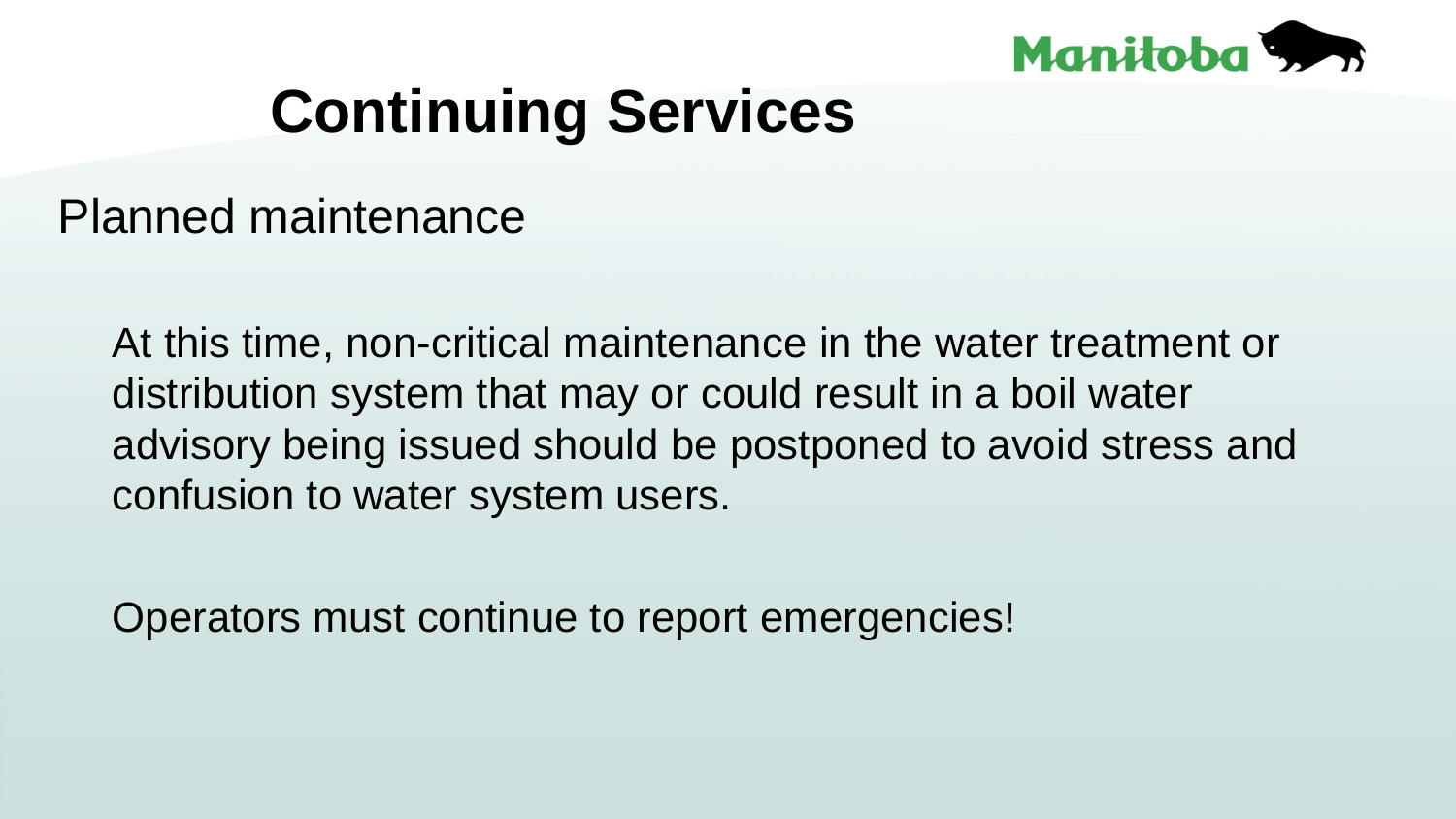

Should I close my bulk fill station? Can the water system be shut off?

No – bulk fill stations should be considered an extension of your distribution system. Water supplies are essential for consumption, hygienic purposes and fire suppression. They should not be shut down. Contact your Drinking Water Officer if you have concerns with the safety of your water supply.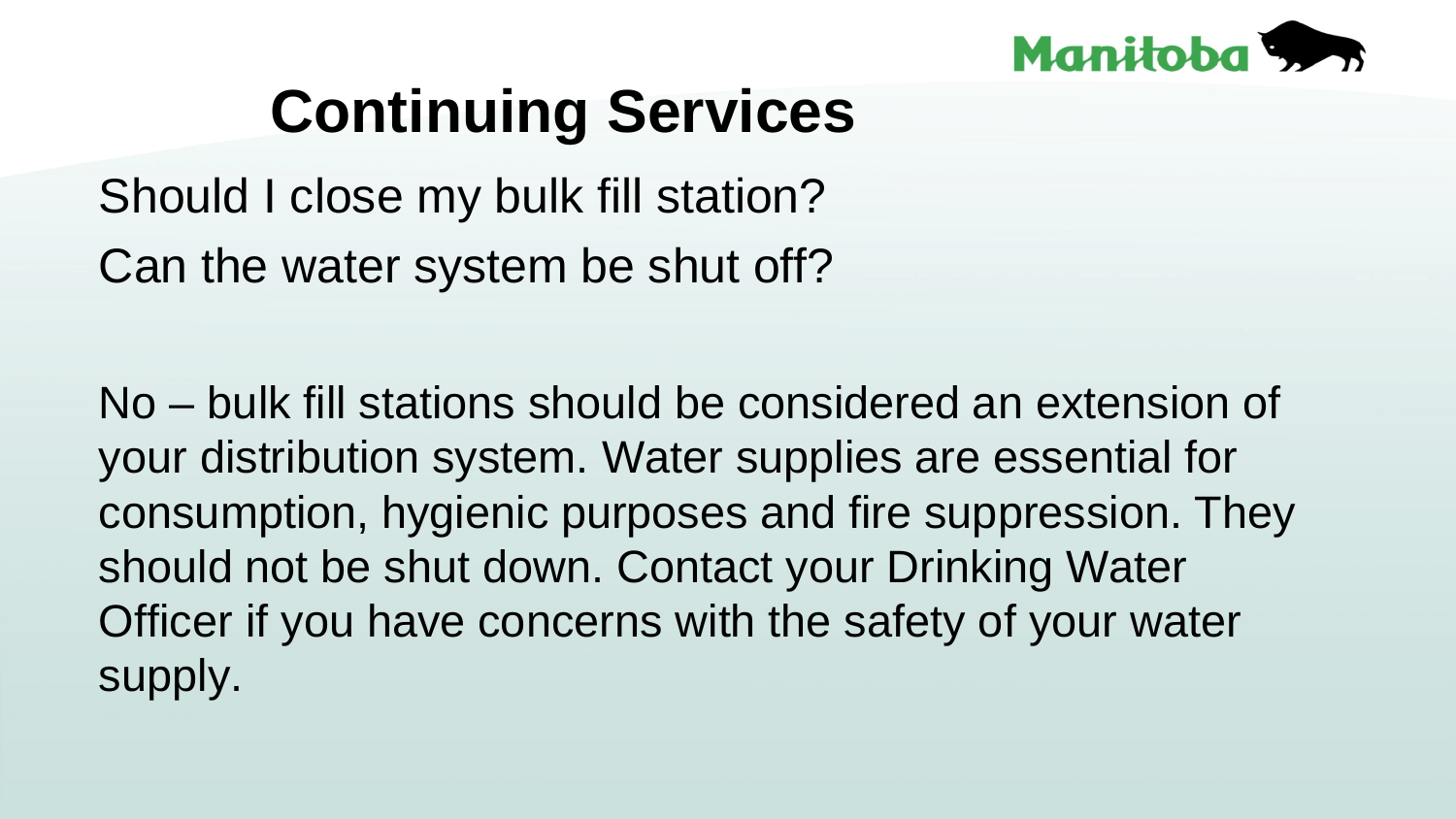

– Flood preparedness <https://www.gov.mb.ca/mit/floodinfo/index.html>

Historically, some municipal and town office have provided supplies for private well owners to sample their wells for bacteriological parameters following a flooding event.

Additionally, certain municipalities have also acted as a sample drop-off centres and coordinated the shipping of the private well samples to the laboratory.

Please consider to continue to provide these services in the case of flooding this year, keeping in mind recommended COVID-19 practices, including hygiene and social distancing.

Reminder to Report: In the event that your secure well water supply is impacted by flood water.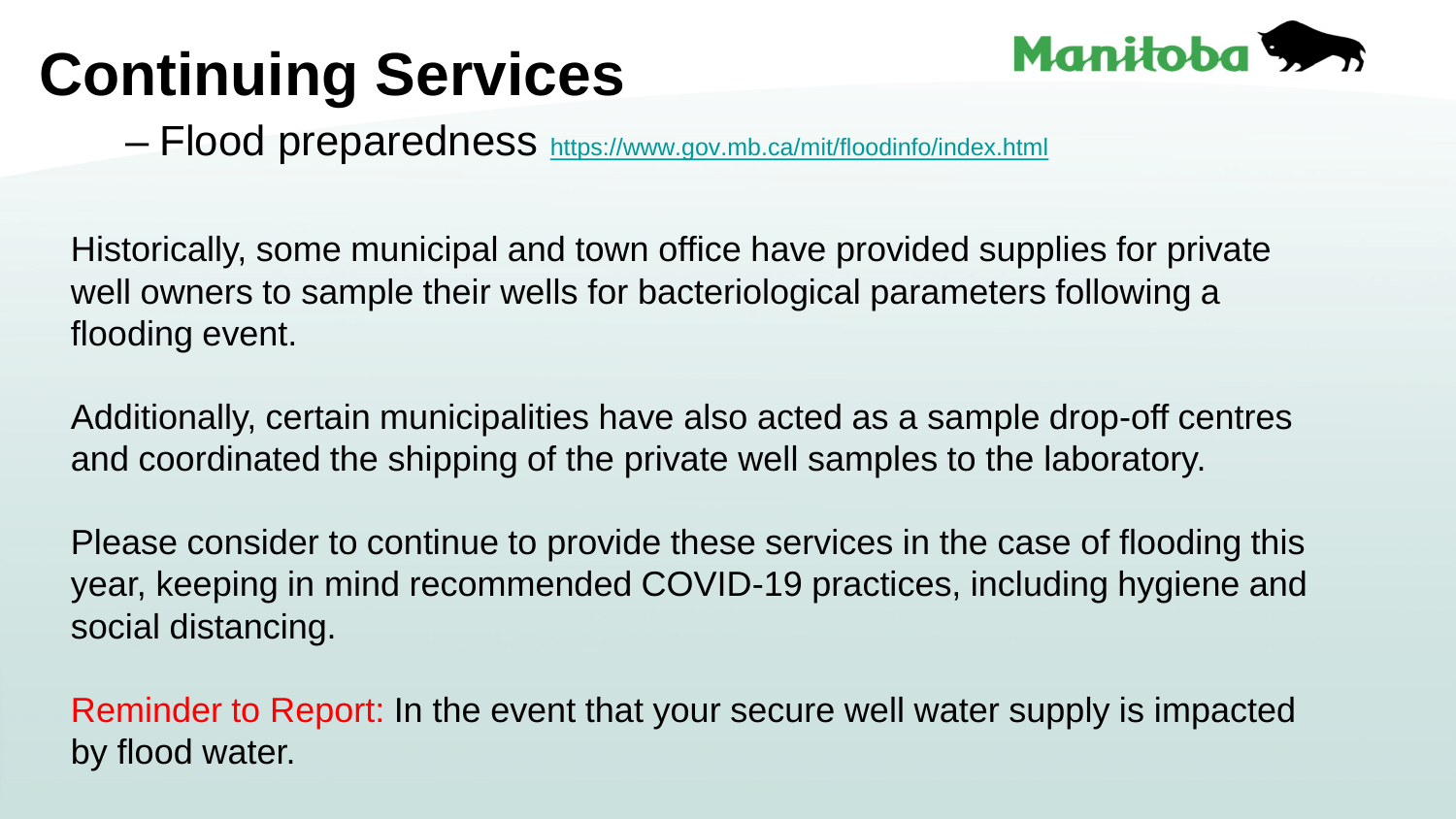

• How effective is disinfection against COVID-19?

The COVID-19 virus appears to be less stable in the environment and more susceptible to oxidants such as chlorine when compared to other enteric viruses. The COVID-19 virus is likely to become inactivated significantly faster than enteric viruses.

Just a reminder that all disinfectants used in the water treatment plant must be NSF certified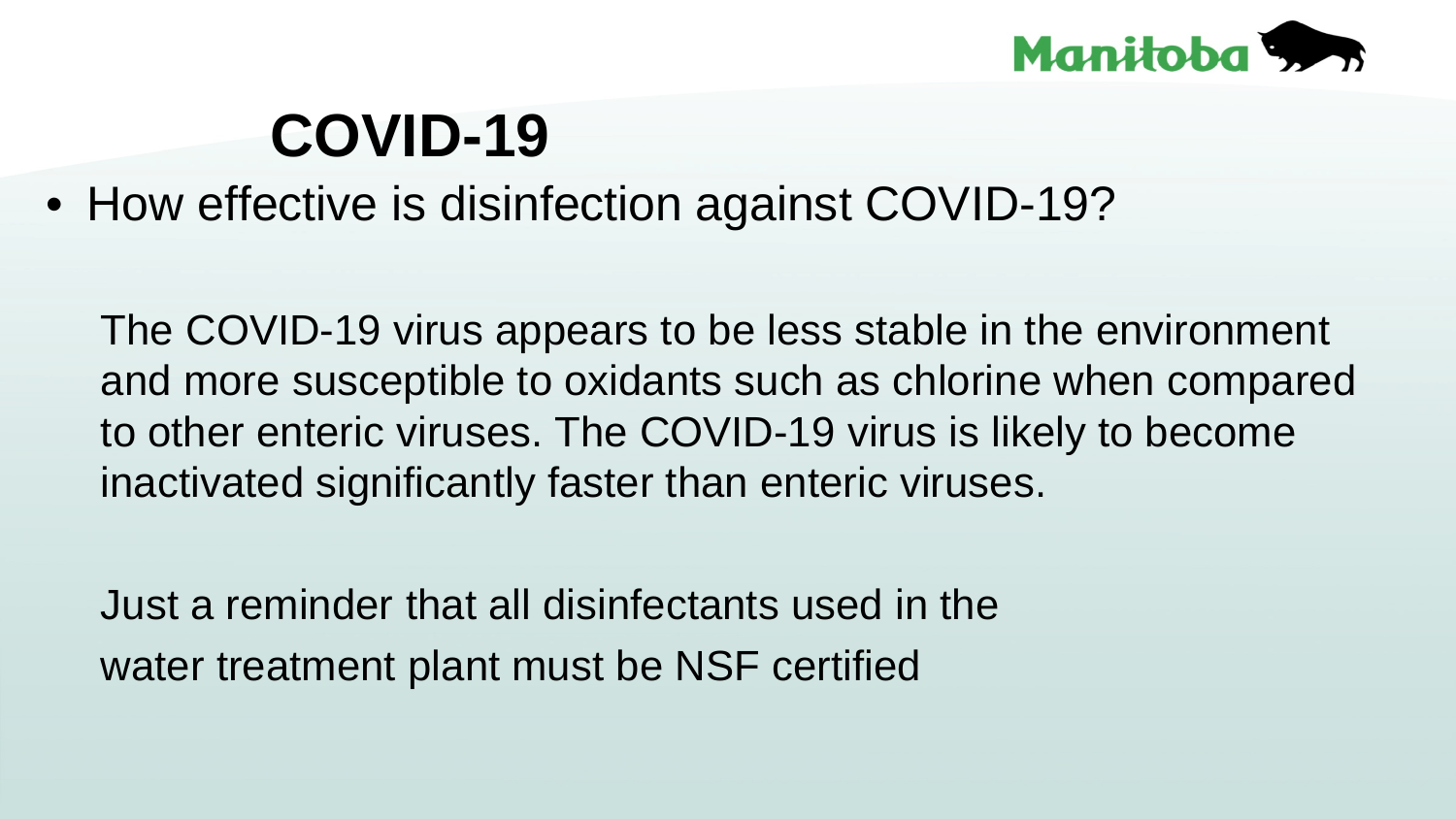

• Can the water supply be contaminated?

COVID-19 is not a waterborne disease and there has been no evidence to date that the virus can be transmitted through drinking water. Operators going into water plants should continue to keep the water plant clean and tidy and follow hygienic practices (handwashing and cough etiquette). Water plants should remain closed to public entry.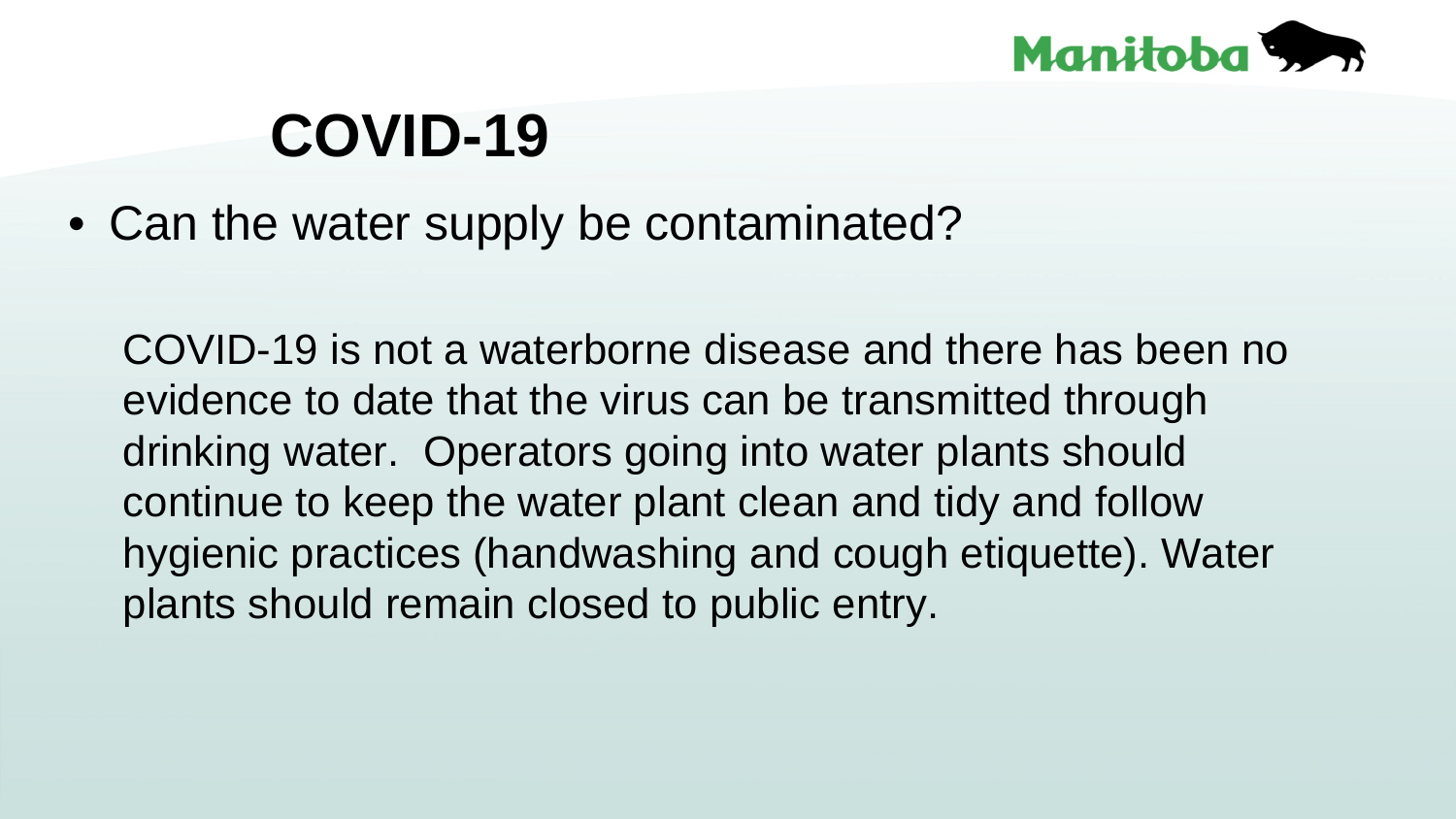

• My water supply is under advisory, is it safe for hand washing?

Yes, washing your hands with soap and water for 20 seconds is effective at inactivating the virus.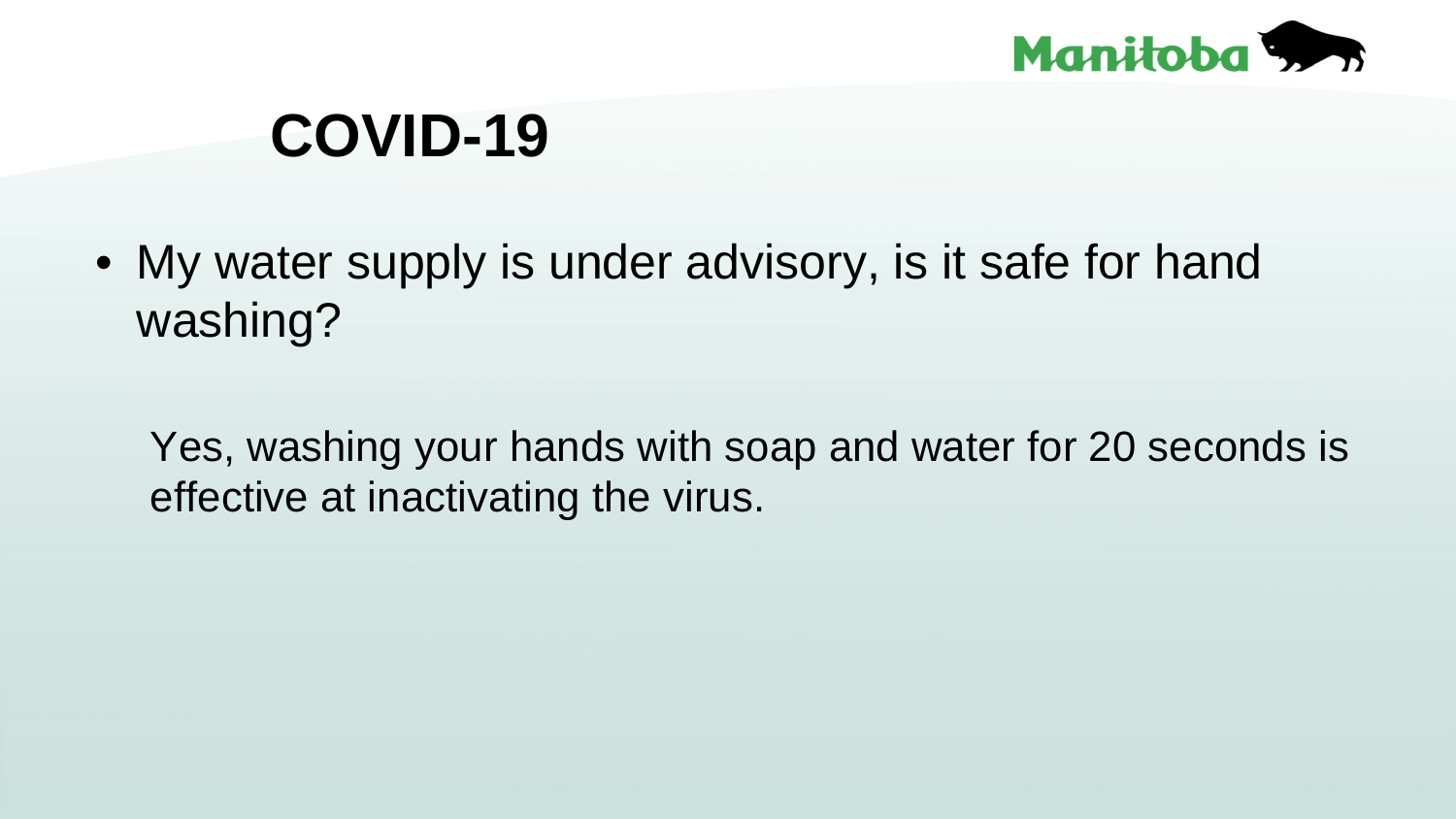

• Can I operate the water system under self-isolation? If an operator is sick or self-isolating, please employ a backup operator for daily routine monitoring. Operators self isolating can still oversee plant operations through remote SCADA control.

Operators are not required to be certified to take chlorine residual testing or bacteriological samples. Certified operators are required for filling day tanks, changing chemical doses, maintenance etc.

Owners are encouraged to connect with neighbouring communities for sharing of operators as needed.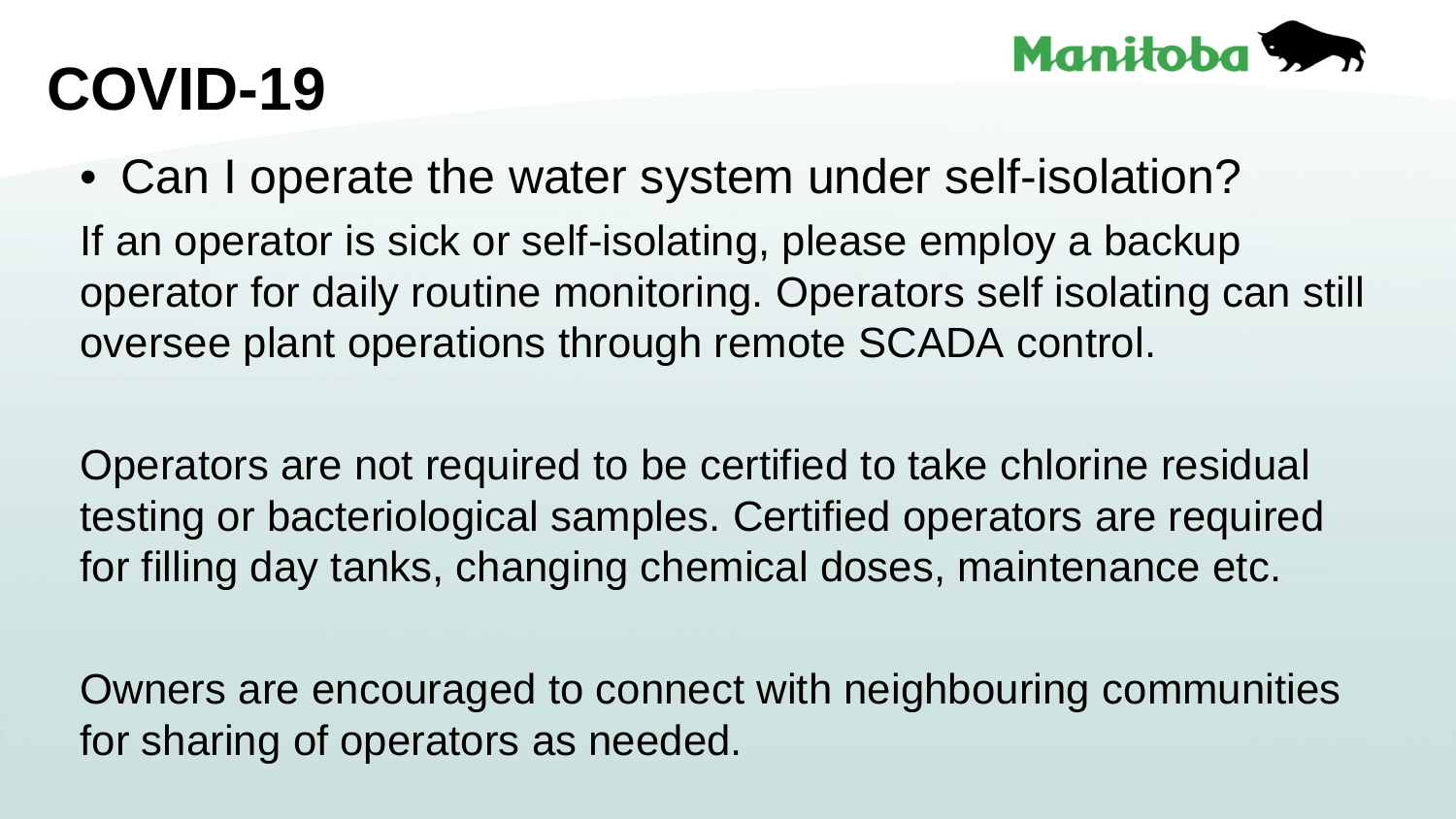

• Do my operators need to be sequestered?

There is no need to sequester operators at this time; however, the situation is rapidly changing. You are advised to check <https://www.gov.mb.ca/covid19/index.html> daily for up-to-date information and update your emergency response or business continuity plans accordingly.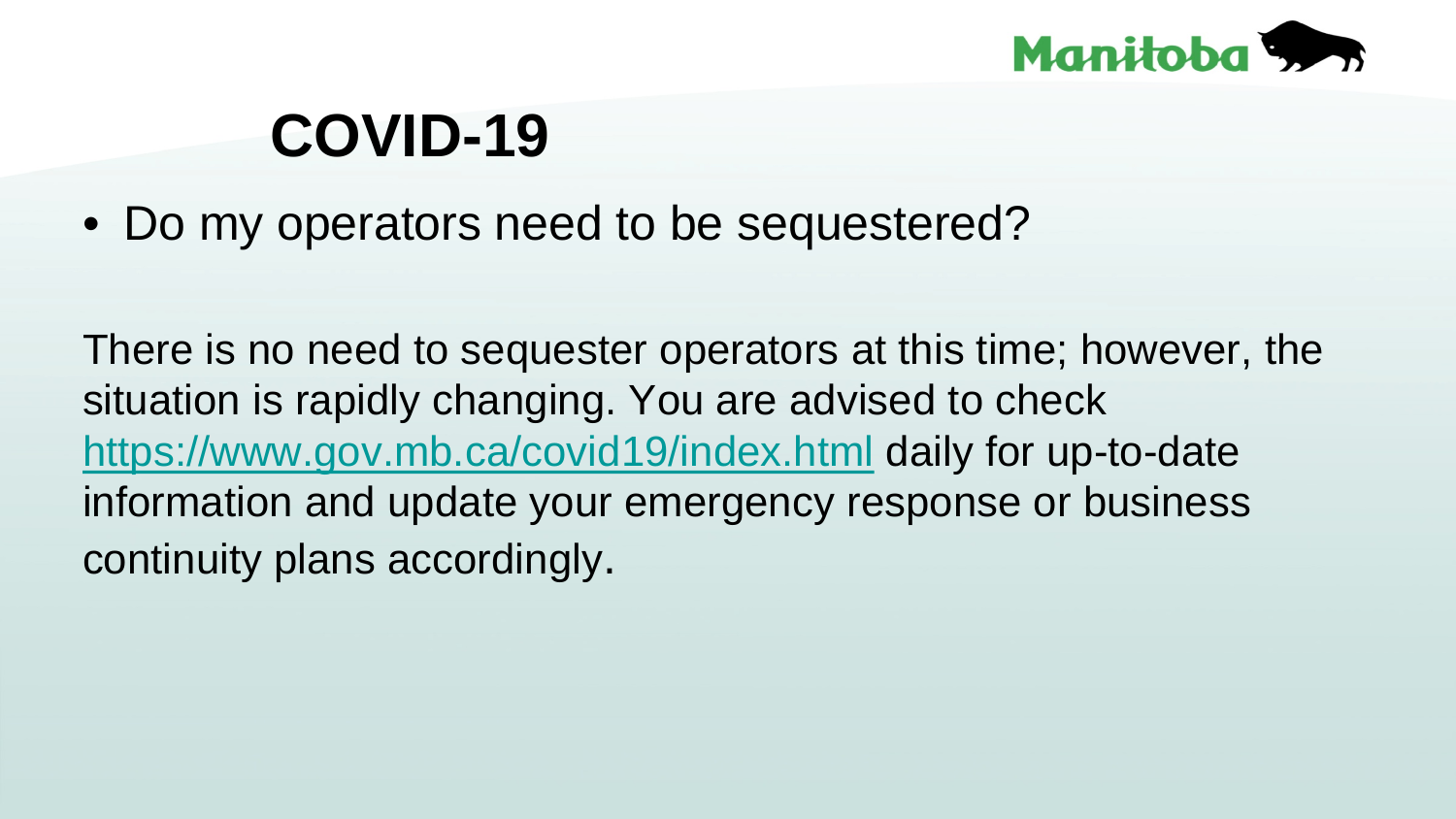

#### – AWWA webinar on COVID-Communication

[https://www.gotostage.com/channel/16921d7cb152490e82f25f5163c66f15/recording/62873b1374a04135964d26b93](https://www.gotostage.com/channel/16921d7cb152490e82f25f5163c66f15/recording/62873b1374a04135964d26b934246ce4/watch) 4246ce4/watch

– WEF Pandemic Continuity of Operations (COOP) Essential Personnel

<https://www.youtube.com/watch?v=fR8hYD6QwwQ>

– Water Quality and Health Council: Can you get Coronavirus from wastewater or drinking water?

https://waterandhealth.org/safe-drinking-water/drinking-water/can-you-get-coronavirus-from-wastewater-or-drinking[water/?utm\\_campaign=perspectives&utm\\_source=email&utm\\_medium=referral&utm\\_content=coronavirus-drinking](https://waterandhealth.org/safe-drinking-water/drinking-water/can-you-get-coronavirus-from-wastewater-or-drinking-water/?utm_campaign=perspectives&utm_source=email&utm_medium=referral&utm_content=coronavirus-drinking-water)water

– WRF: Coronavirus Research Update

<https://www.waterrf.org/event/coronavirus-research-update>

#### – Other Canadian jurisdictions: QC & BC

<https://www.inspq.qc.ca/en/publications/2939-drinking-water-wastewater-treatment-plant-workers-covid19>

[http://www.vch.ca/Documents/HealthProtection\\_Water%20Systems\\_Message.pdf](http://www.vch.ca/Documents/HealthProtection_Water%20Systems_Message.pdf)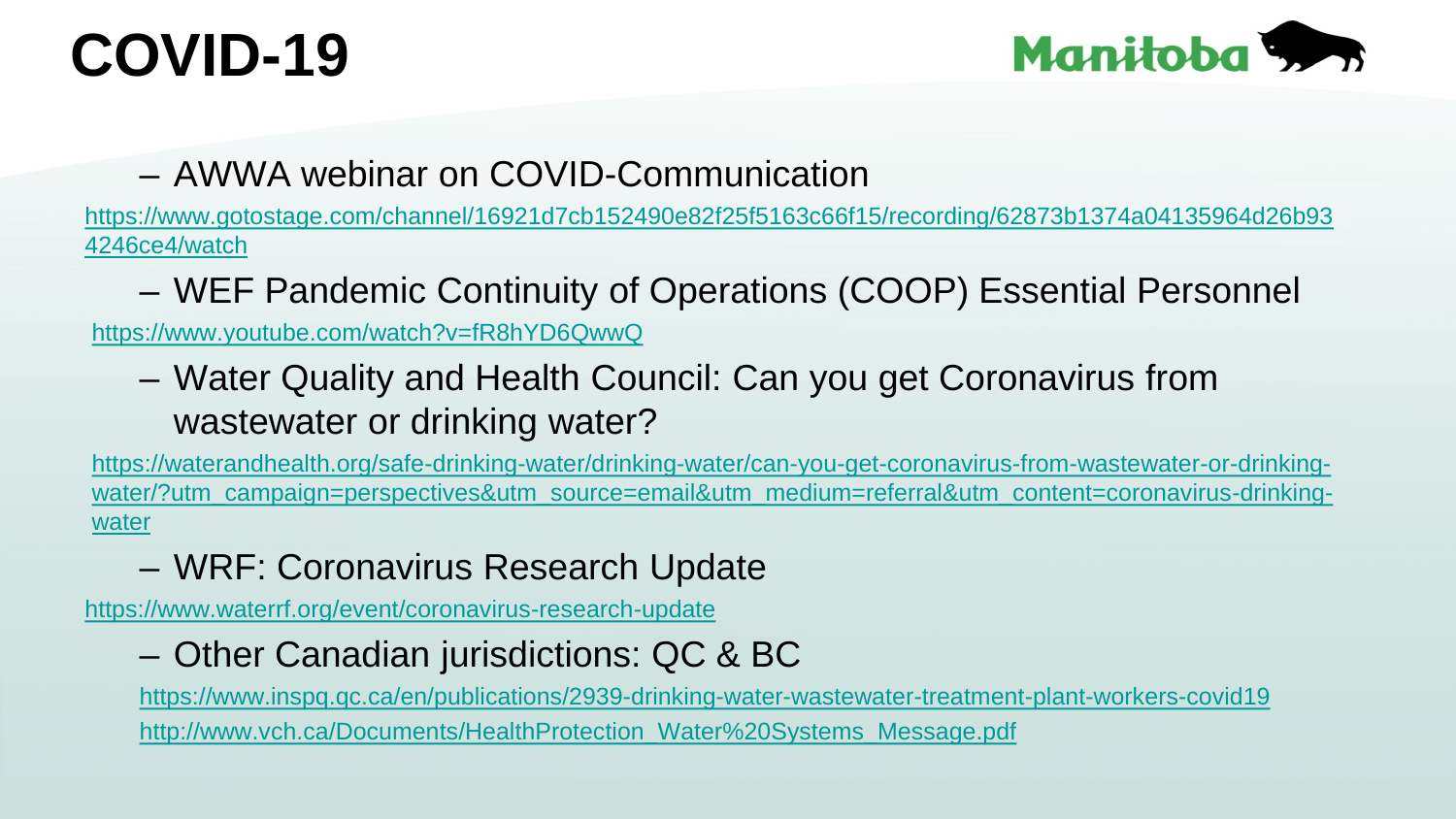#### Manitoba<sup>5</sup> **A. Regulatory Responsibilities Certification**

- Identify backup operators;
- Review and update emergency response plans;
- Review and update standard operating procedures; and
- Consider making reciprocal arrangements with neighboring facilities to share operators
- *Memorandum of Understanding to share operators*

https://www.gov.mb.ca/sd/about/articles-and[publications/index.html?wg=waste\\_managment&term=share\\_cert](https://www.gov.mb.ca/sd/about/articles-and-publications/index.html?wg=waste_managment&term=share_cert)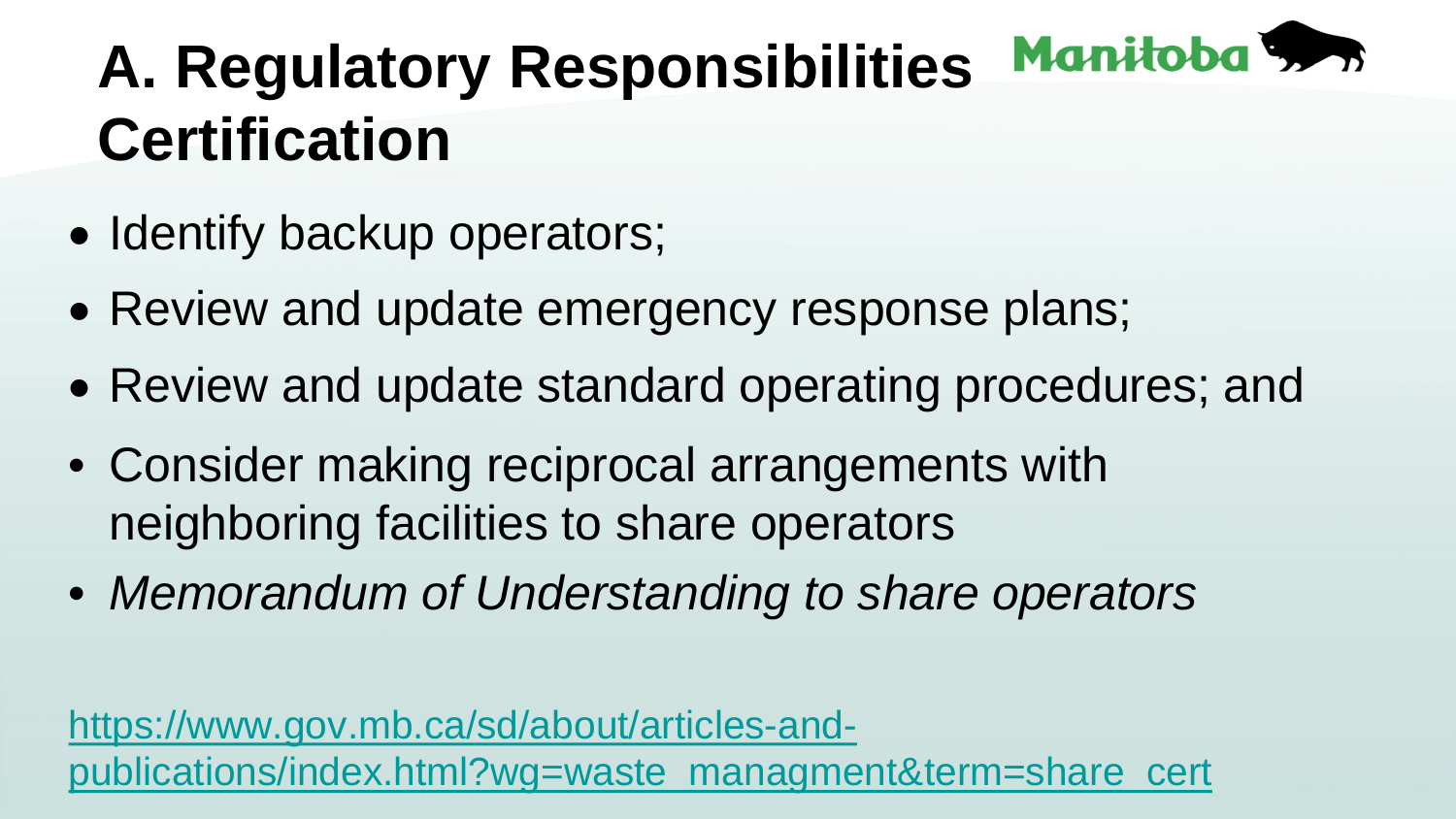

# **A. Regulatory Responsibilities Certification**

- Conditional Certificates [owners must apply]
	- Operators who did not meet the renewal requirements for continuing education;
	- Operators who are experienced but are short of the required experience for full certification;
	- Operators who have not yet passed the certification examination;
	- Operators who are recently retired or have moved to other careers that did not require maintenance of their certification;
	- Other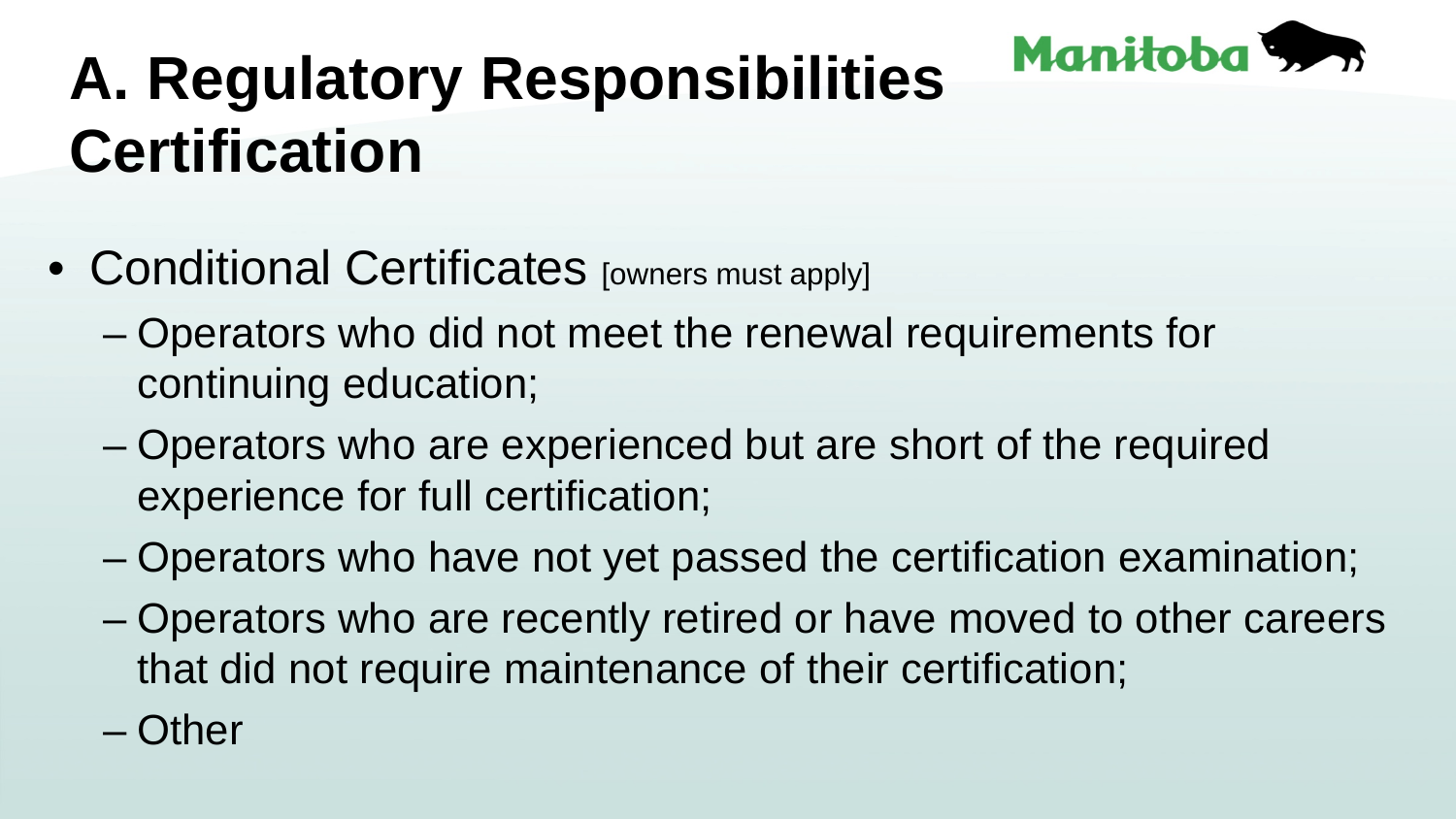

# **A. Regulatory Responsibilities Certification**

- The Department can accept and process applications from facility owners for conditional certification under Section 19 of The Water and Wastewater Facility Operators Regulation.
- Owners who intend to apply for conditional certification or have questions about their specific situation should email [wwopcert@gov.mb.ca](mailto:wwopcert@gov.mb.ca)
- The Manitoba Water and Wastewater Association has offered to match operators able to volunteer with facilities that experiencing a shortage of operators. Please email [mwwaoffice@shaw.ca](mailto:mwwaoffice@shaw.ca)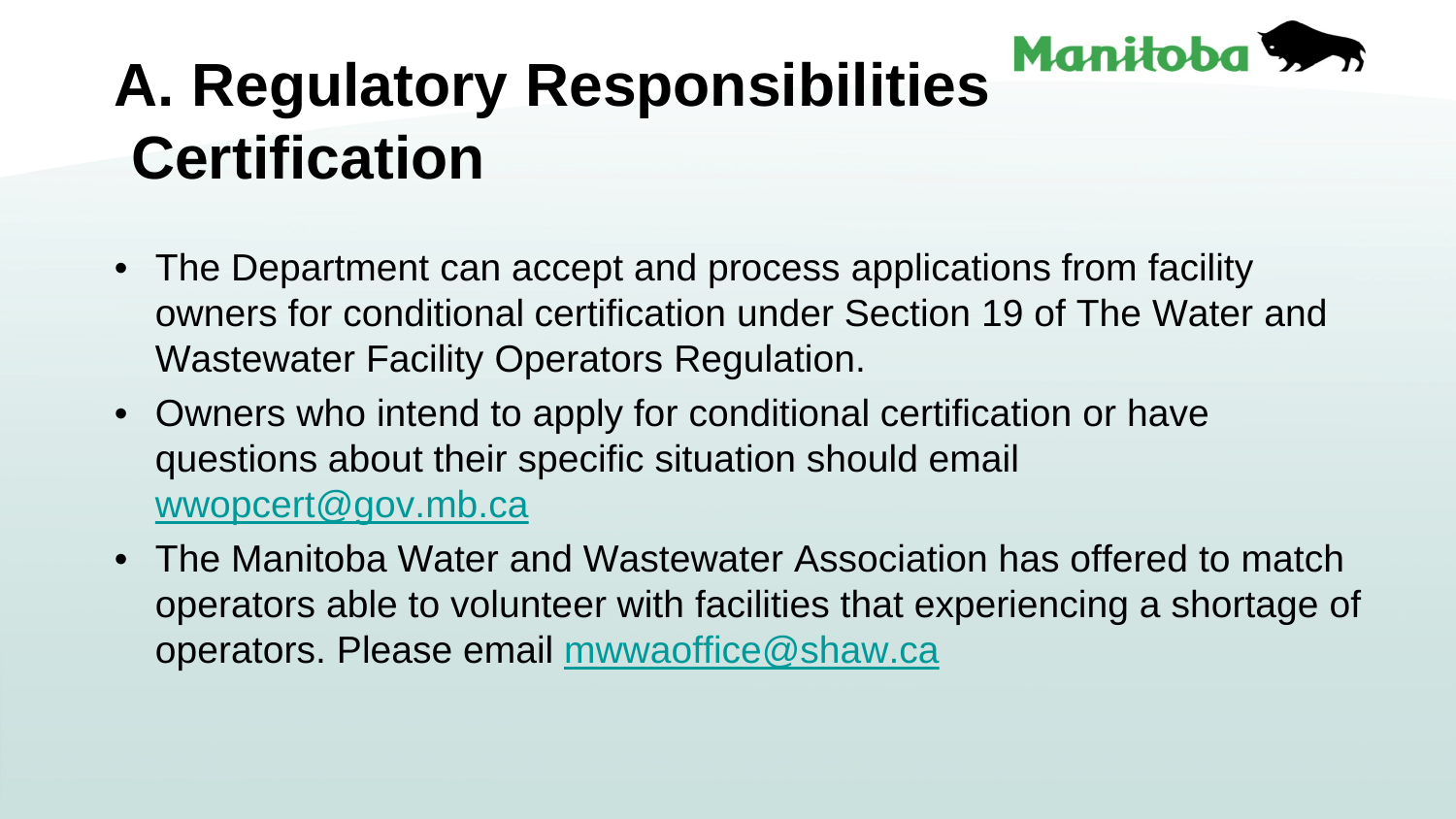#### Manitoba 5 **B. Regulatory Responsibilities Drinking Water**

• Access to Drinking Water Officers

Regional Drinking Water Officers remain available to owners and operators via normal communication modes such as phone and emails. We are not anticipating any interruptions to our services and it is business as usual for permits, licences, audits etc.

For the next few weeks, routine inspections have been postponed in keeping with social distancing requirements. Meetings with stakeholders have been or will be rescheduled to teleconference calls during this time.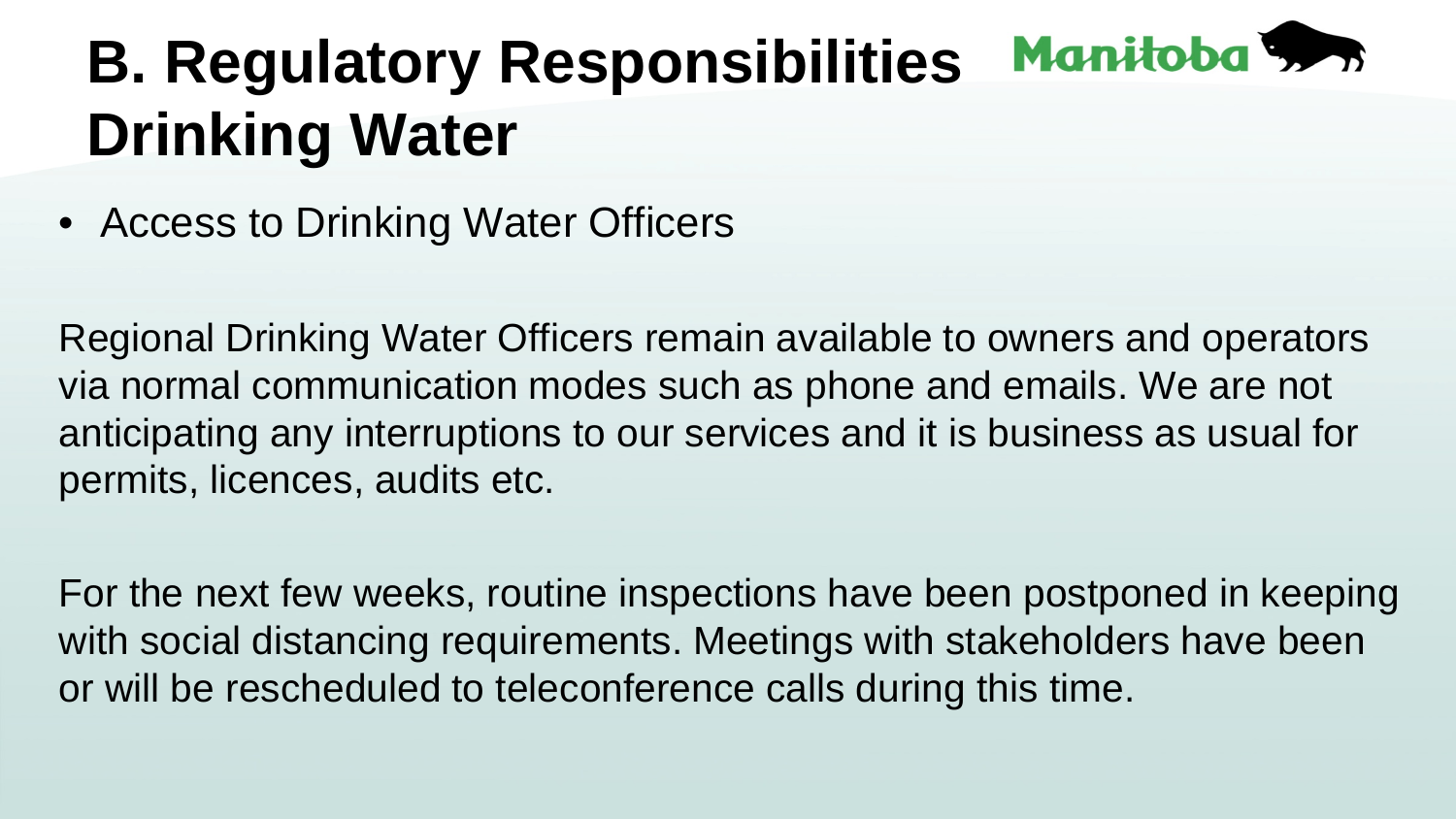#### Manitoba 5 **B. Regulatory Responsibilities Drinking Water**

• Expectations for monitoring and reporting

There is no change to routine monitoring and reporting requirements at this time. Routine bacteriological samples, disinfection, turbidity monitoring and reporting must be consistent with your operating licence. Failure to monitor and report as required may result in a boil water advisory. Operators are reminded of their emergency reporting requirements and the need to contact your Drinking Water Officer during business hours or ERT at **1-855-944-4888** after hours.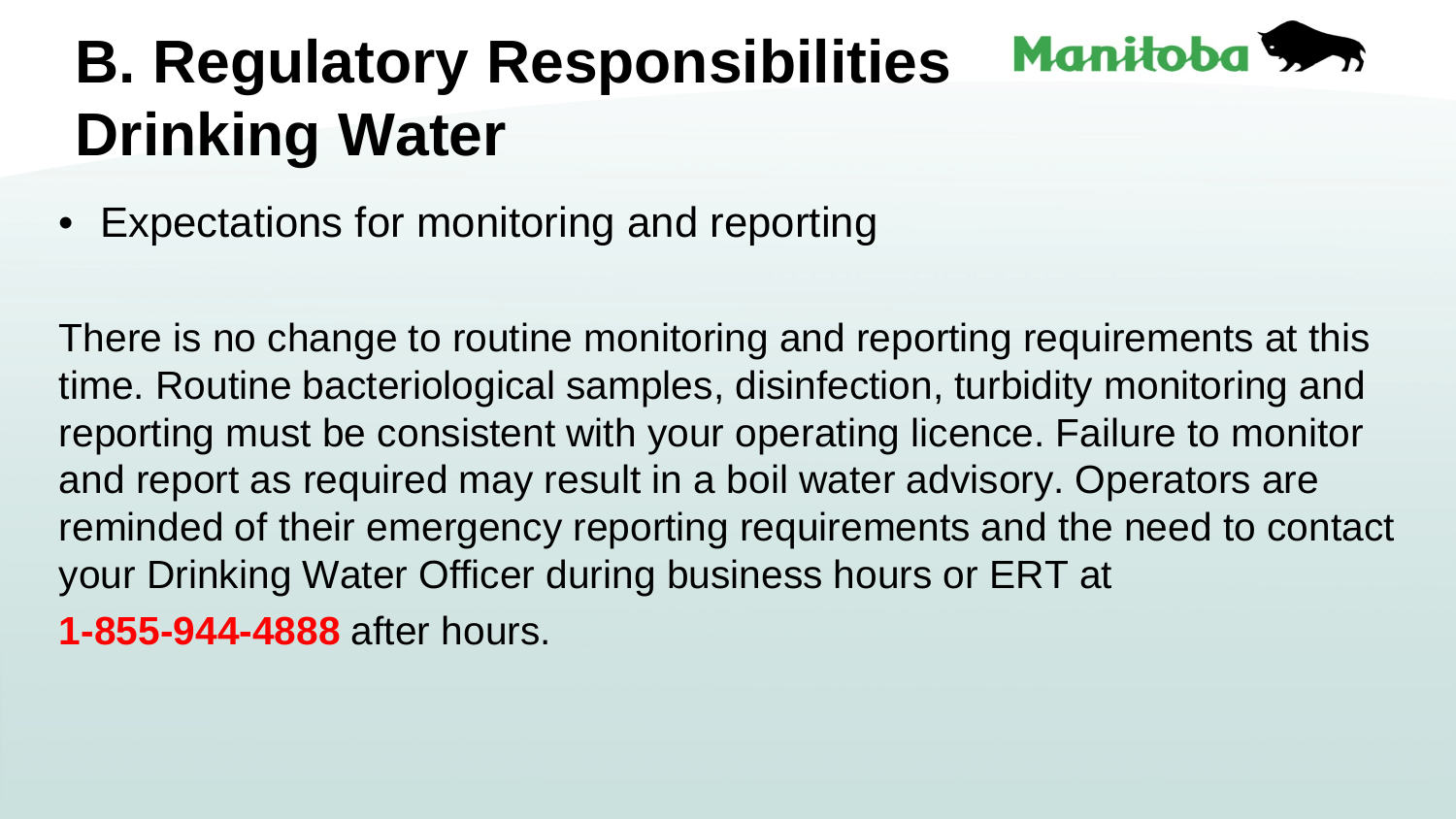#### Manitoba 5 **B. Regulatory Responsibilities Drinking Water**

• Changes to monthly report submissions

Operators are to send the monthly reports via fax, scanned copy or a clear photograph can be emailed/texted to your regional Drinking Water Officer instead of mailing the original form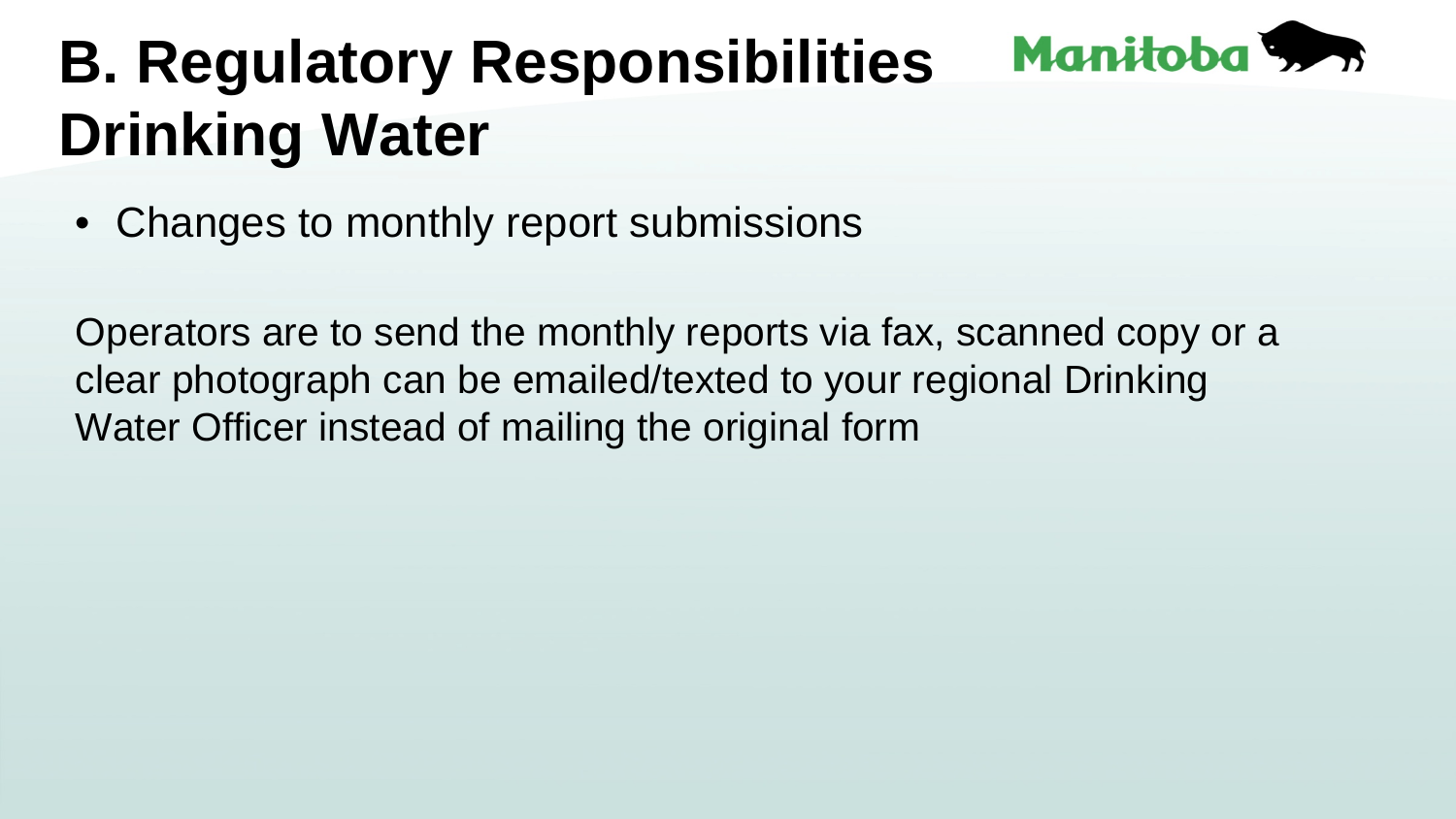### Manitoba 5

# **B. Regulatory Responsibilities Drinking Water**

• Non-critical, non-essential submissions

The Office of Drinking Water will consider extensions for

- non-critical chemistry analysis such as disinfection by-products
- non-essential report submission such as the Annual Water System Report, compliance plans, and Advisory Notification Plan updates (not first submissions) on a site specific basis.

Contact your Drinking Water Officer to arrange extensions.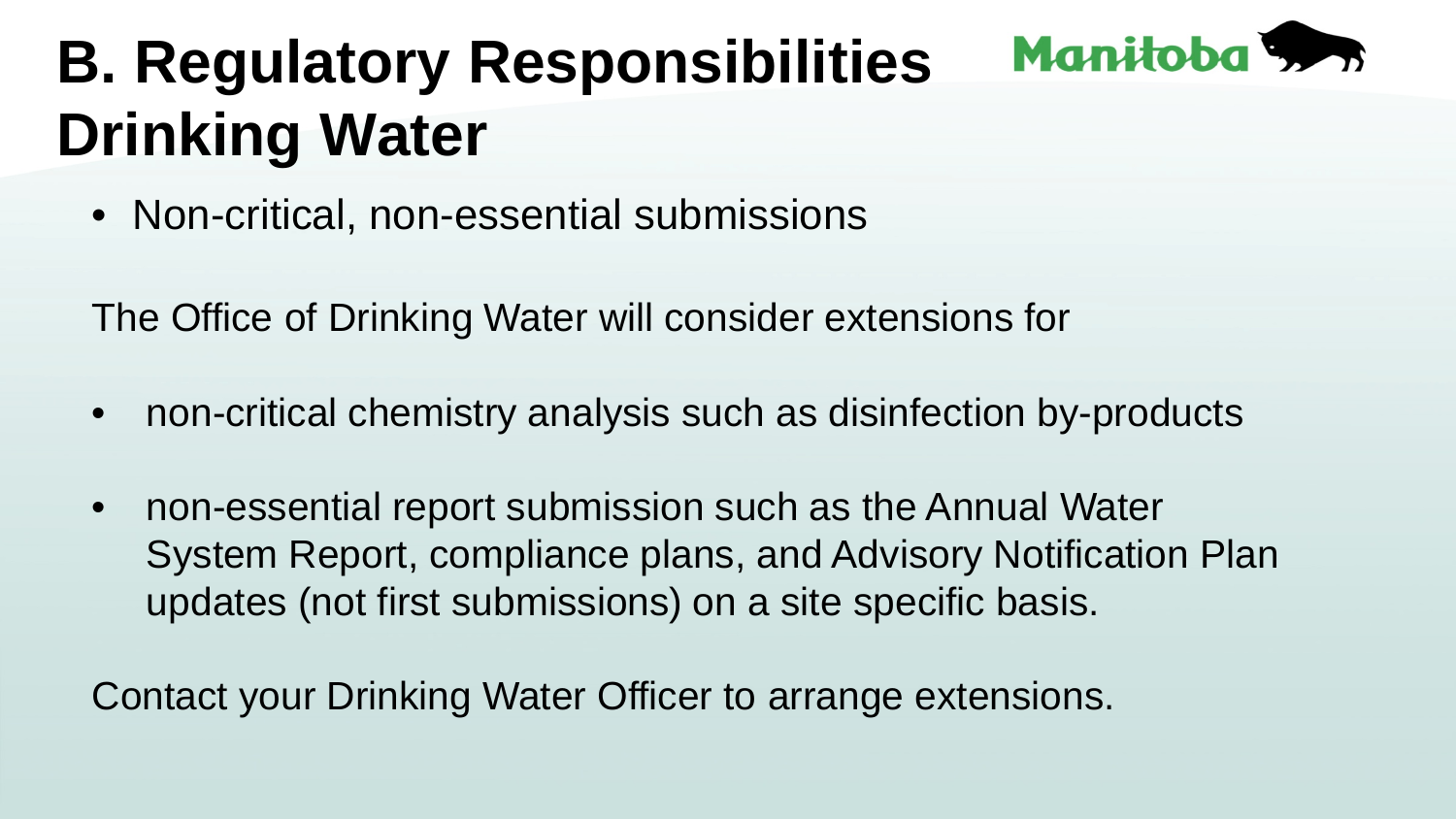

# **B. Regulatory Responsibilities Drinking Water**

• Should I raise my chlorine residuals during this time?

There is no need for higher disinfection residuals as long at they are within your normal range and you are meeting your licence requirements. However, if you wish to increase them, the Office of Drinking Water suggests dosing 0.1 to 0.2 mg/L higher than normal after contact time to possibly maintaining 0.2 mg/L free chlorine at all points in the distribution system.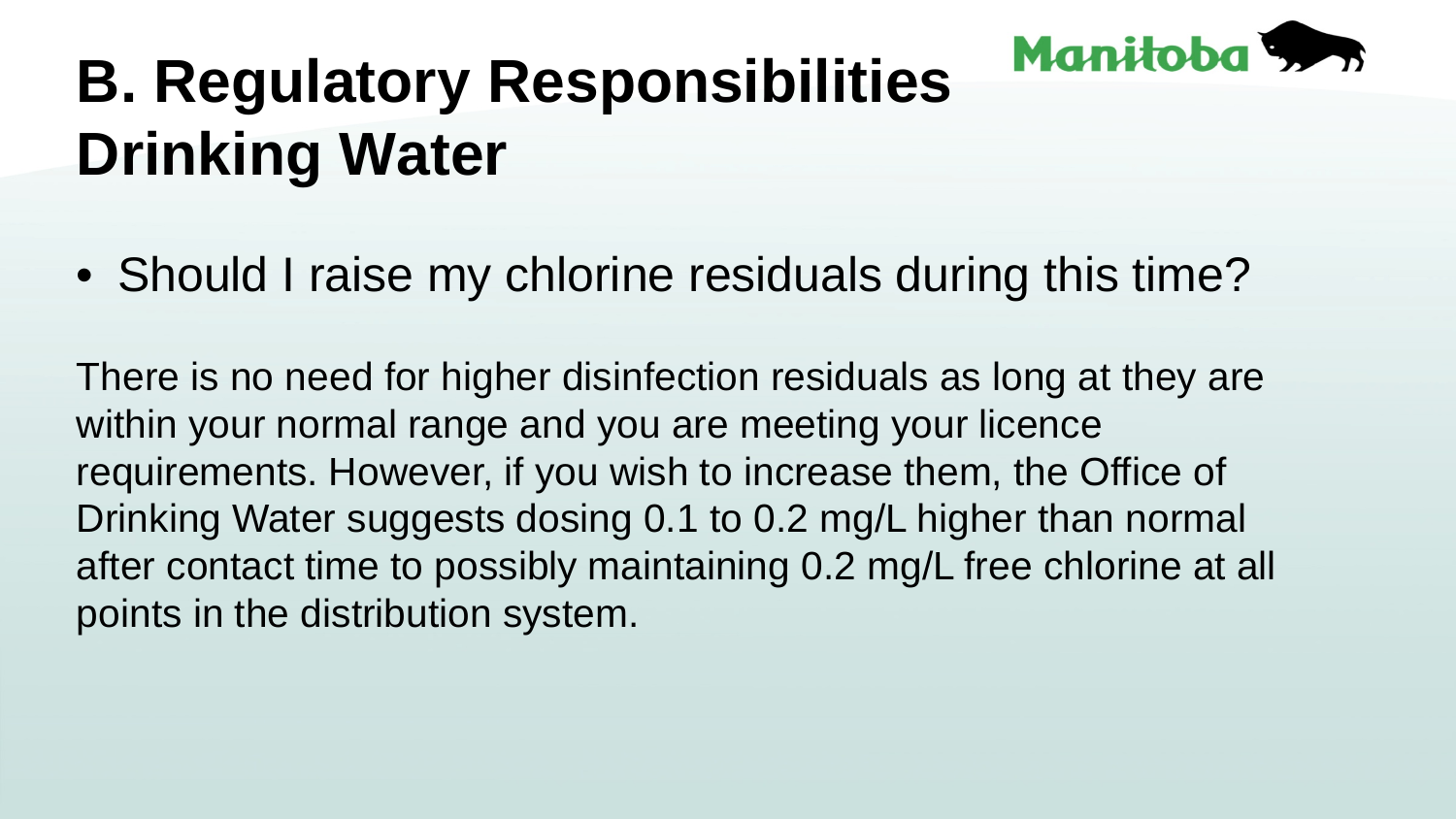

# **B. Regulatory Responsibilities Drinking Water**

• How do I take distribution samples when I normally take them from peoples homes?

Operators that collect bacteriological samples from residential kitchen taps can move the sample location to an outside tap. Residents can be contacted to turn on the outside tap prior to sampling. The preferred tap location is the one closest to the water entering the home. Be careful of landscaping, remove grass, cobwebs, etc., from the tap area. Turn the tap on, flush for 2 to 5 minutes, directing the water away from the house. Turn tap off, use a clean paper towel to dry, then flame or disinfect the tap using your normal technique. Collect sample. The homeowner can then be directed to close off the tap as required.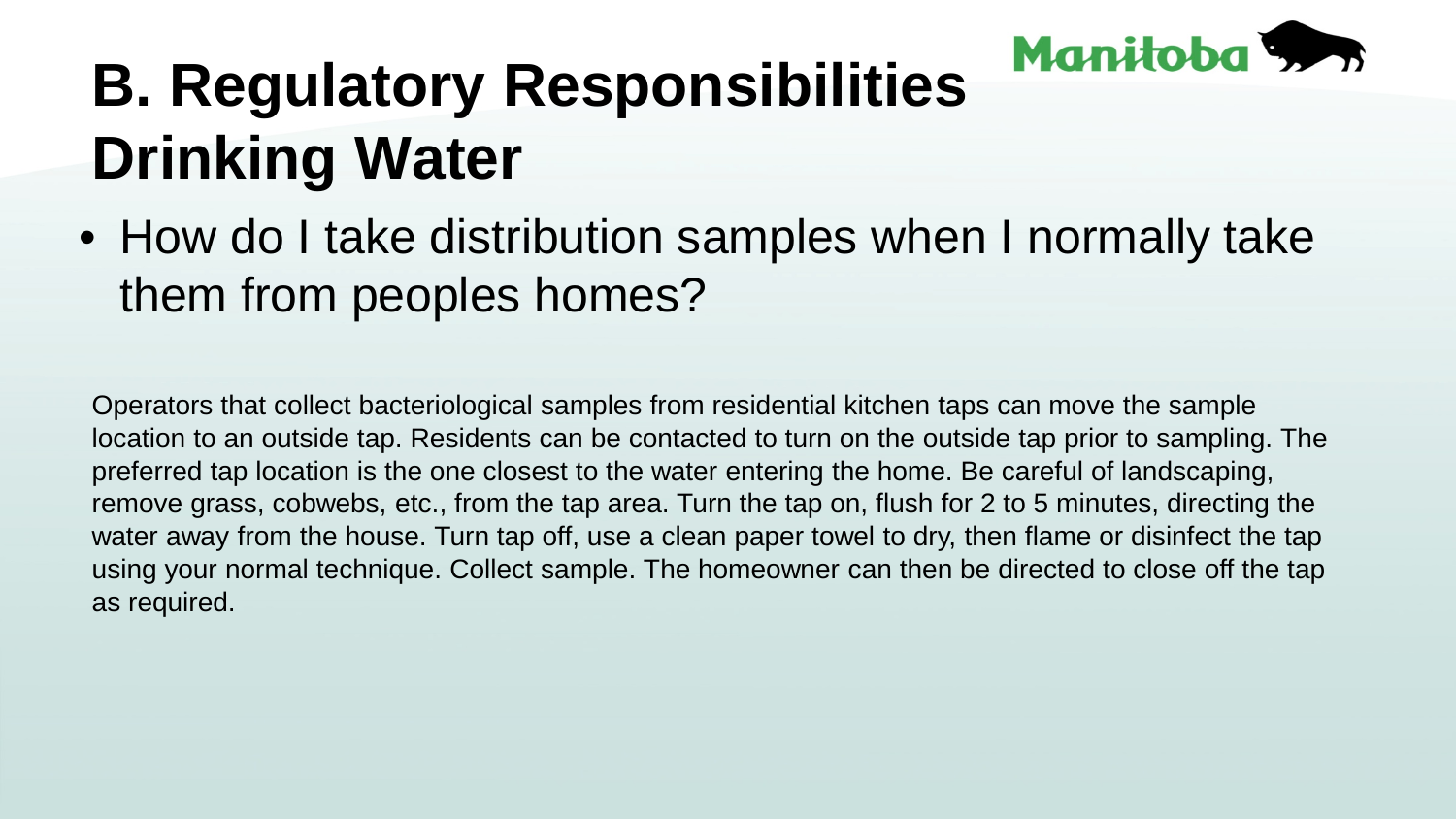

# **B. Regulatory Responsibilities Drinking Water**

• If normal shipping routes are disrupted, how do I get samples to the Laboratory?

Bacteriological testing is one of the most critical indicators to ensure the safety of your drinking water supply. Should your normal shipping routes be disrupted during this time, you as a water supplier are required to get water samples to the laboratory in the frequency specified in your operating licence; even if that means driving the samples to the laboratory. Owners are encouraged to cooperate with neighbouring communities and coordinate sample submissions. If your sample dates do not coincide with your neighbour's, contact your regional Drinking Water Officer to discuss options.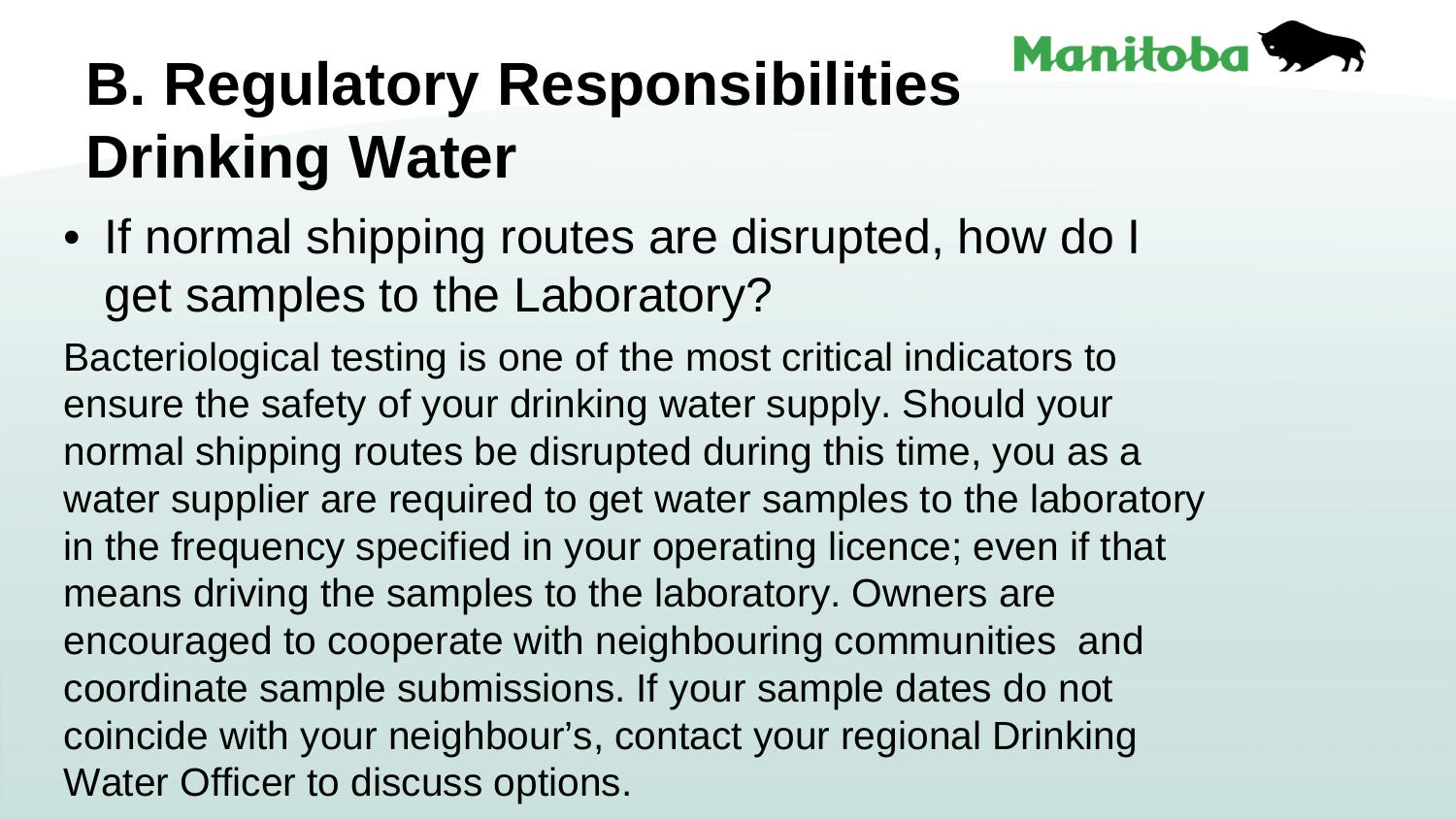# **B. Regulatory Responsibilities Manitoba 5.76 Drinking Water**

Laboratories

– Are laboratories going to remain open?

You are encouraged to contact ALS or your preferred laboratory if you have questions or concerns regarding sample submissions

– Can I safely drop of water samples at the lab?

Yes. If you call ahead, the laboratory will give you instructions on how to protect you and others while dropping off water samples. For most labs, payment by cash or cheque is discouraged. Tap, electronic transfer or bill on account are the preferred way to pay for analysis.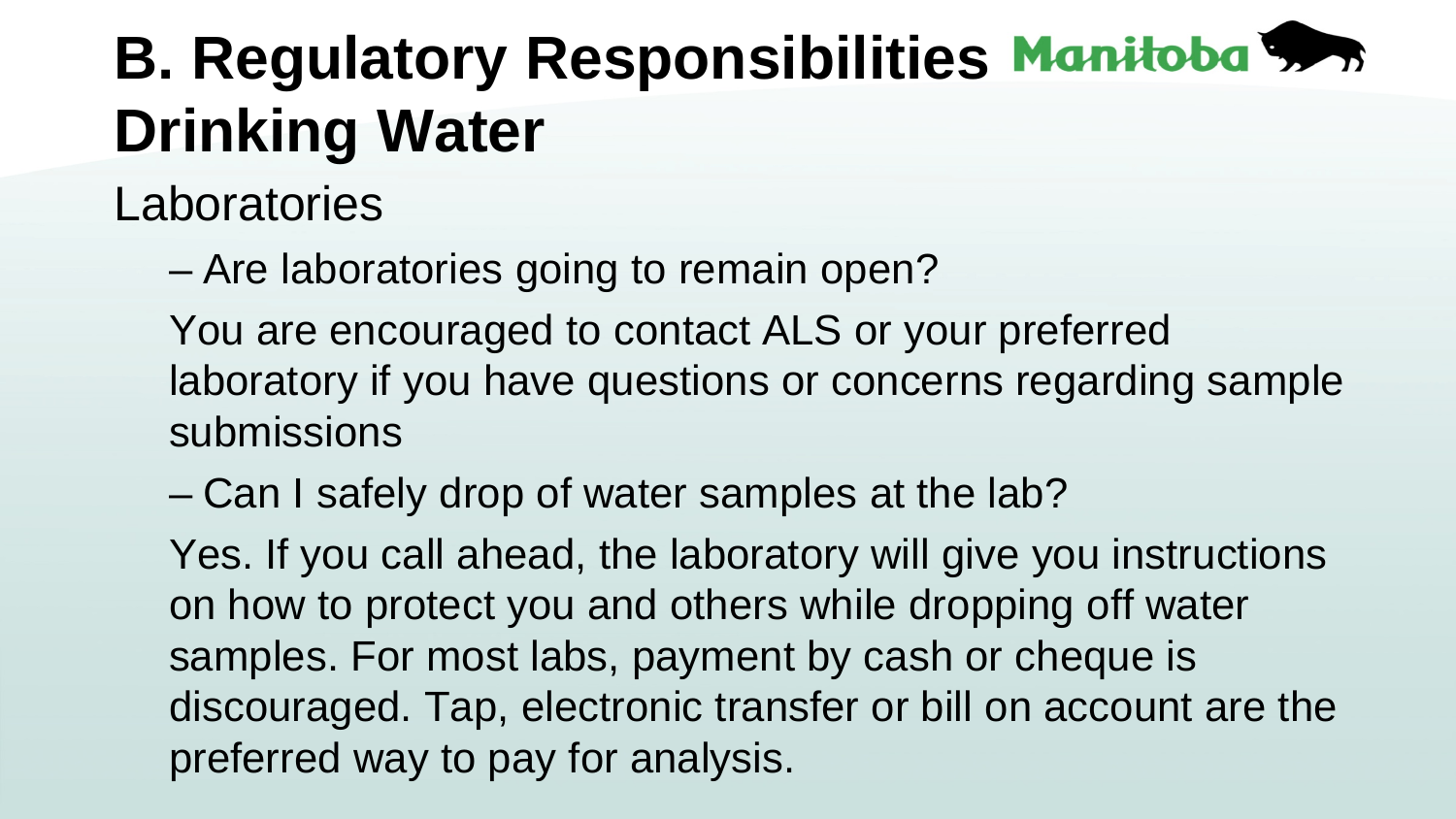

#### **Access to Environment Officers and Certification Coordinator**

- Regional Environment Officers and the Operators' Certification Coordinator remain available to owners and operators via phone and emails.
- We are not anticipating any interruptions to our services and it is business as usual for permits, licences, etc.
- For the next few weeks, routine inspections have been postponed in keeping with social distancing requirements. Meetings with stakeholders have been or will be rescheduled to teleconference or virtual conference calls during this time.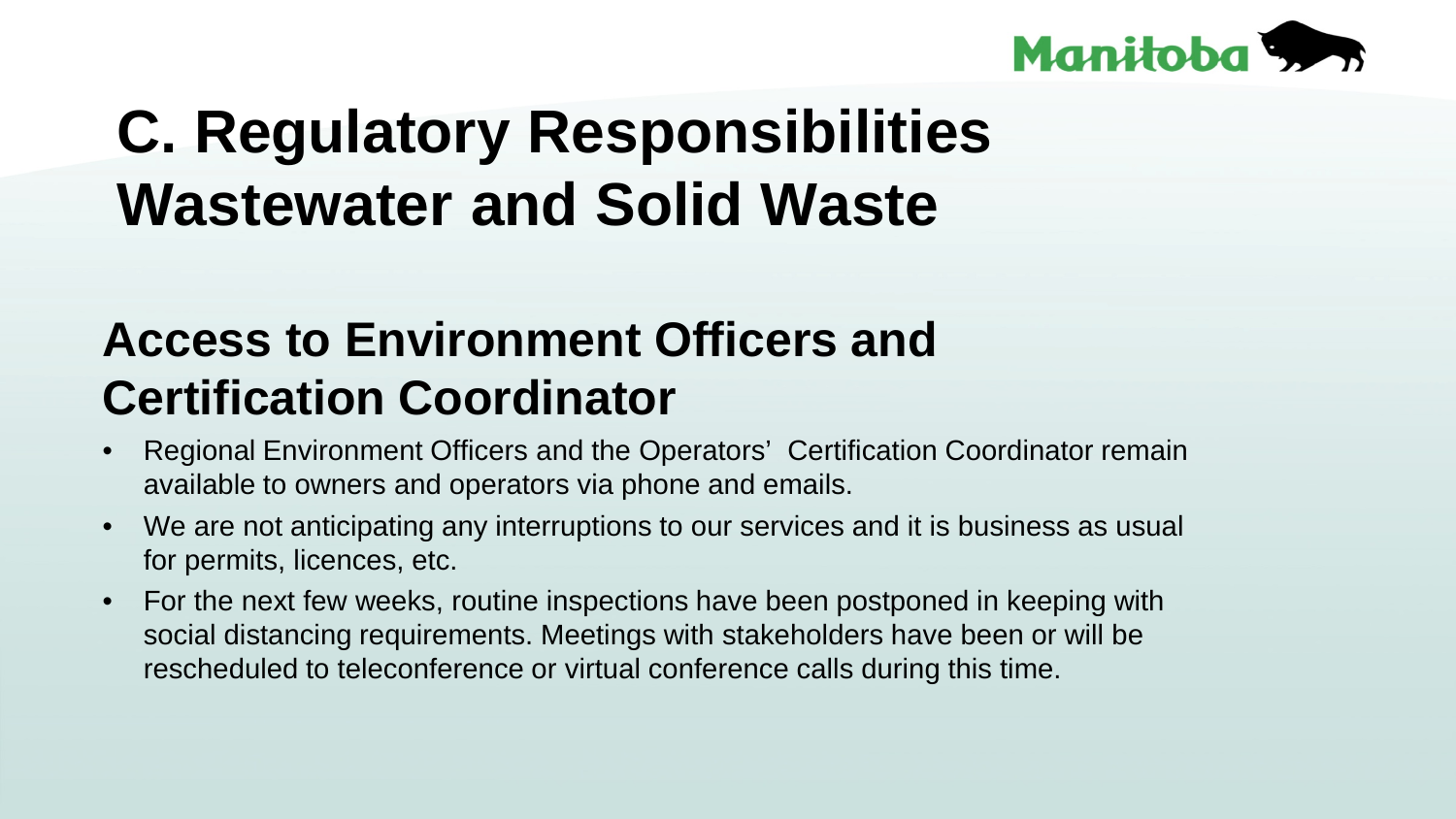

#### **Expectations for monitoring and reporting**

- Routine monitoring and reporting requirements remain the same and should be in accordance with your Environment Act Licence.
- During any equipment breakdown or process upset at your wastewater treatment facility, the owner or operator of the facility shall immediately report the event by calling the 24-hour environmental accident reporting line at 204-944-4888 (toll-free 1-855-944-4888).
- The report shall indicate the nature of the event, the time and estimated duration of the event and the reason for the event.
- During any operating depth and freeboard non-compliance events for your wastewater treatment lagoon, please contact your local Environment Officer.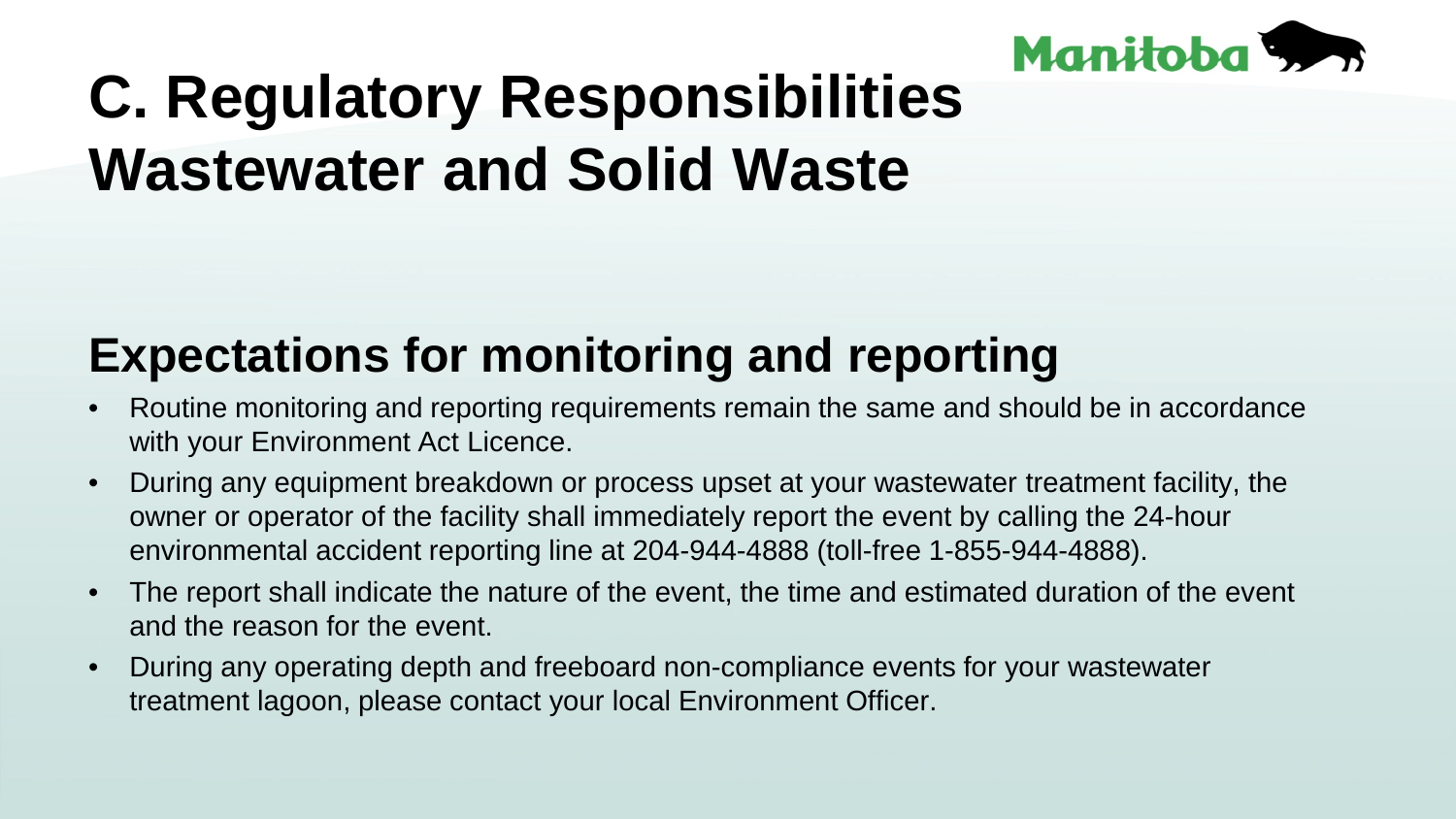

#### **Disinfection**

If chlorine is used as disinfecting agent,

a) notify the Director;

- b) dechlorinate effluent prior to discharge;
- c) obtain grab samples prior to and daily during the discharge period; and

d) not discharge effluent where the concentration of the total residual chlorine is in excess of 0.02 milligrams per litre.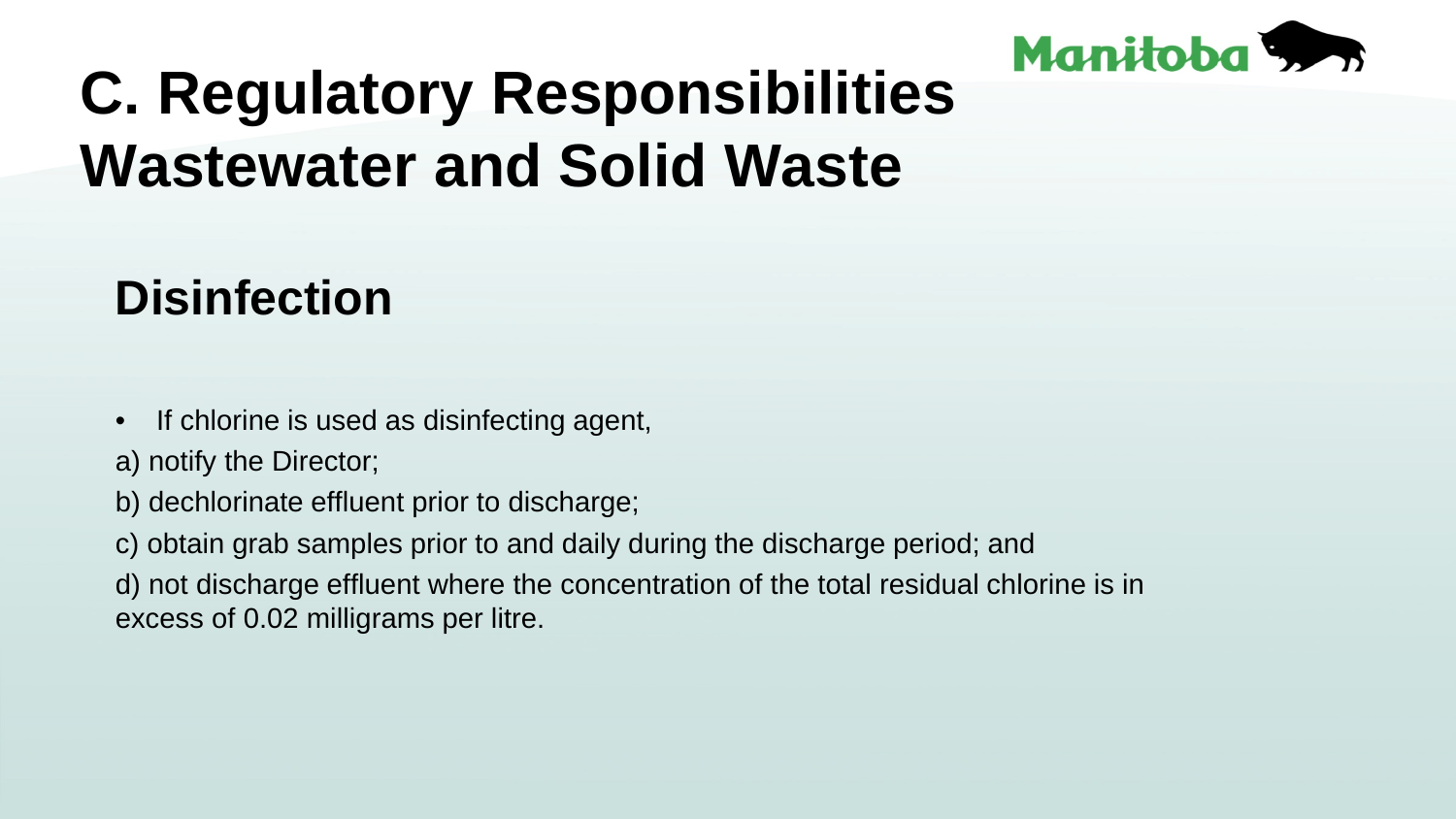

#### **Non-Critical and Non-Essential Maintenance**

- The owner or the operator of a wastewater treatment facility is encouraged not to carry out any non-critical and non-essential maintenance to the facility during this COVID-19 pandemic time.
- Please contact your local Environment Officer if you have any question concerning your facility.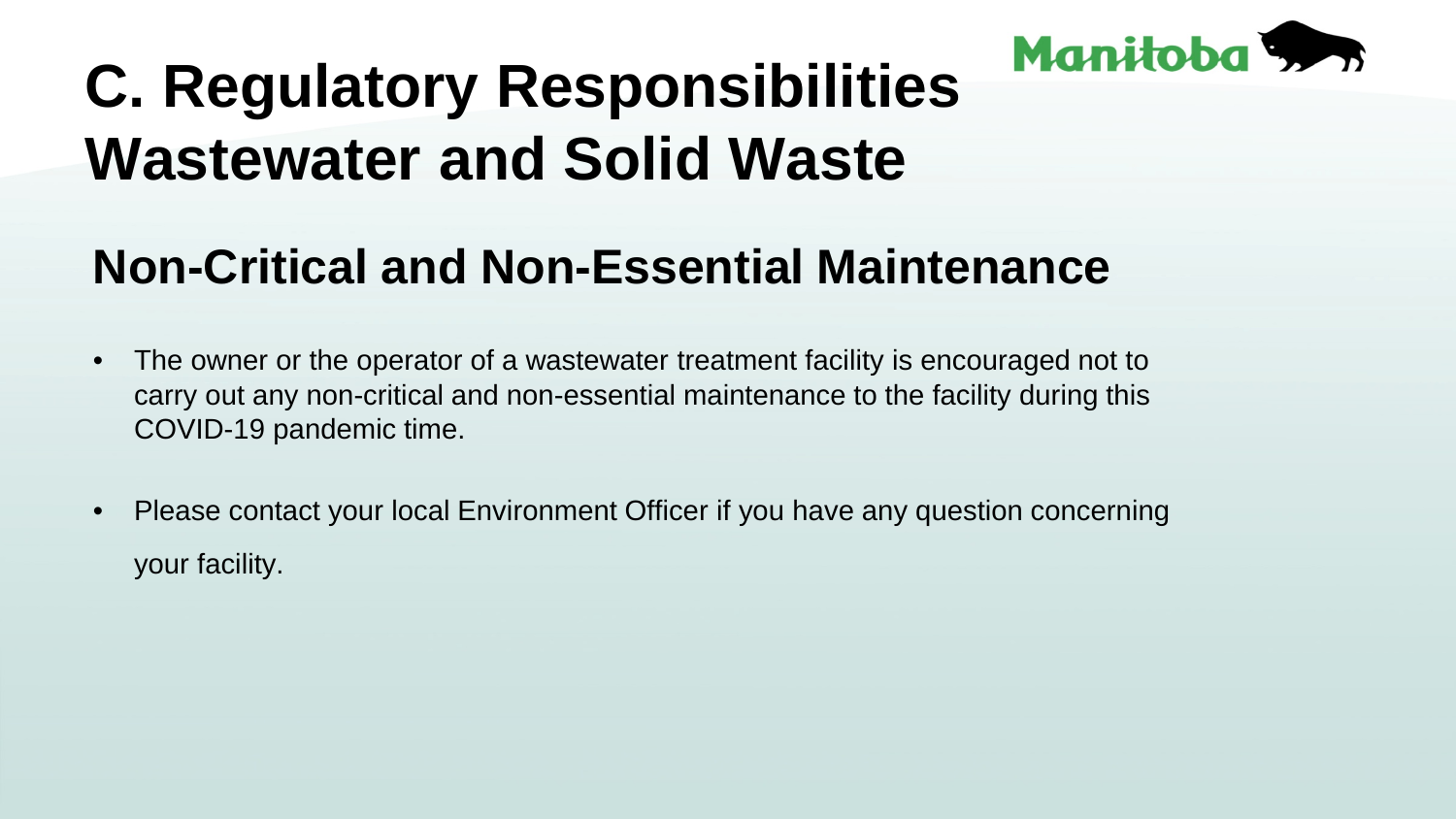

#### **Updating Emergency Management Plan**

- The owner or operator of a wastewater treatment facility shall review and update the emergency response plan in accordance with the Manitoba Accidents Council Industrial Emergency Response Planning Guide.
- The plan must identify back up operators. Please note that all operators at water and wastewater facilities must be certified.
- The plan must consider making reciprocal arrangements with neighbouring facilities to share operators if needed and provide training before it is needed.
- A Memorandum of Understanding (MOU) must be used to share operators between jurisdictions during emergency. A draft MOU can be obtained from the department website.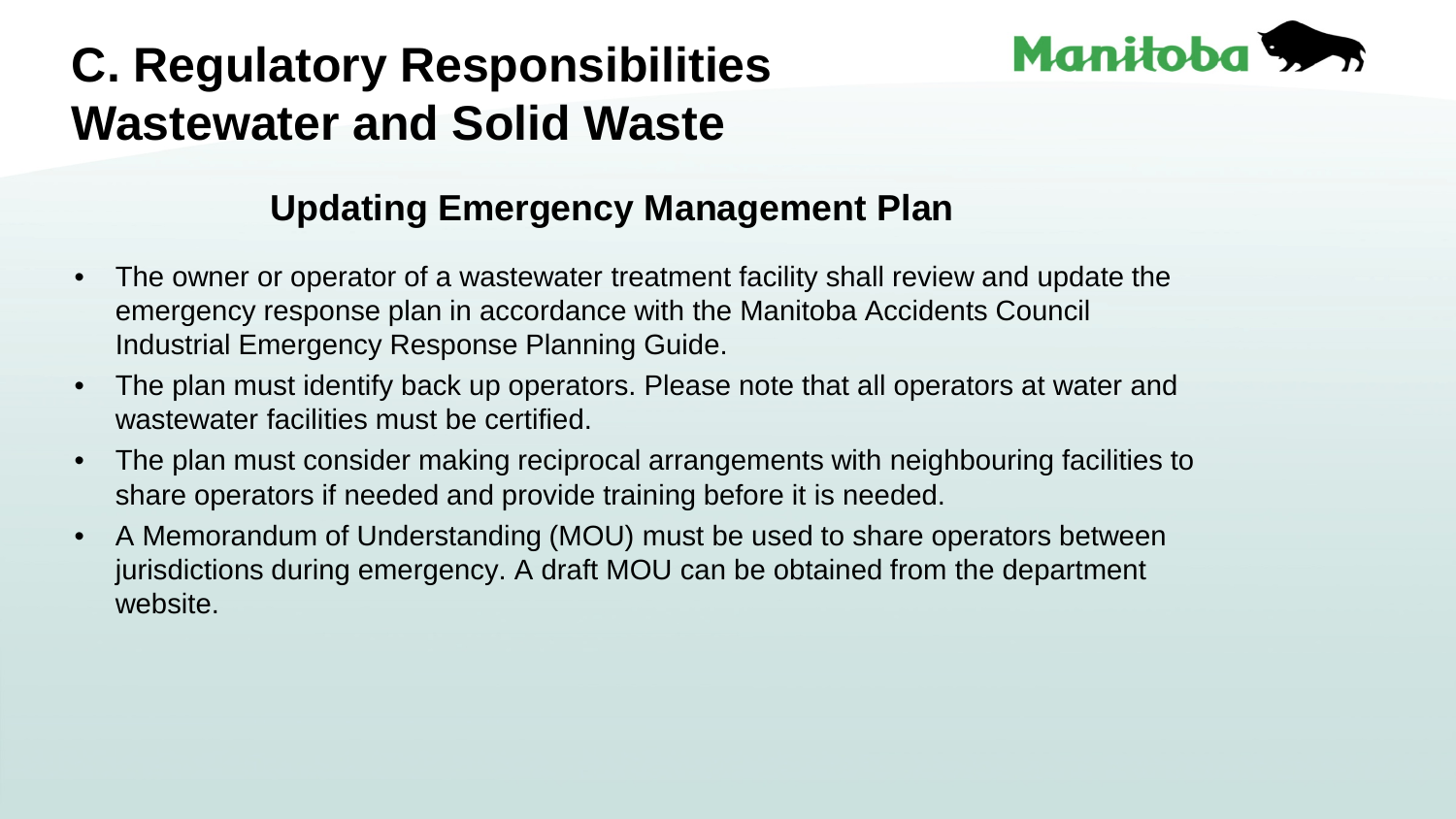**Waste management and landfills**

- A Certified Operator (LOB) is required to be on site when the public has access to the Active Area (i.e., disposal cell).
	- Practices in place in the event an operator is unavailable; use of another staff member to monitor site but with use of:
		- waste transfer bins
		- drop off locations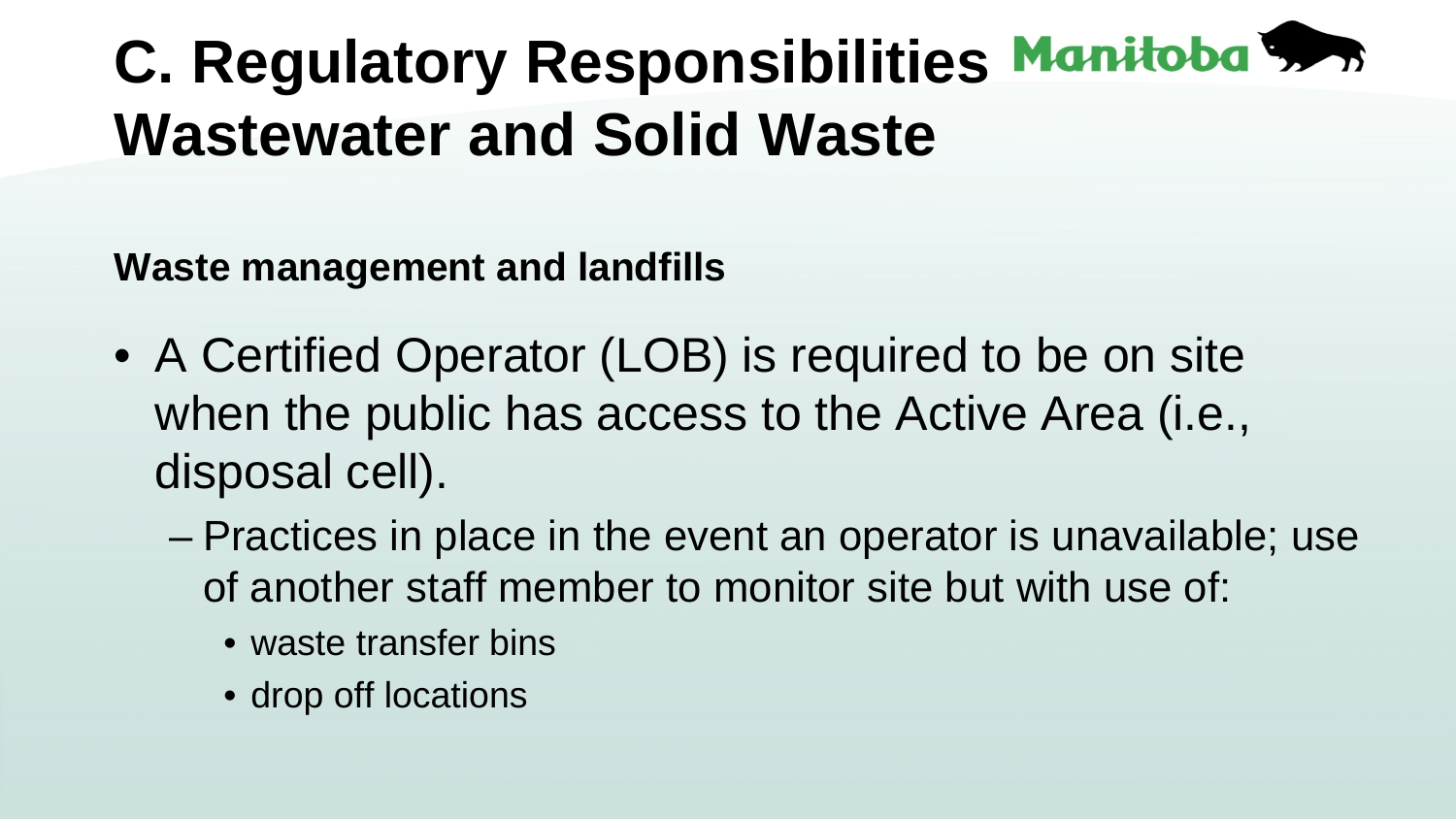

Operational Considerations:

- Identify back up operator
- Review & update Emergency Response Plan
- Review & update Operations Manual
- Make arrangements with neighboring facility for Operators to collaborate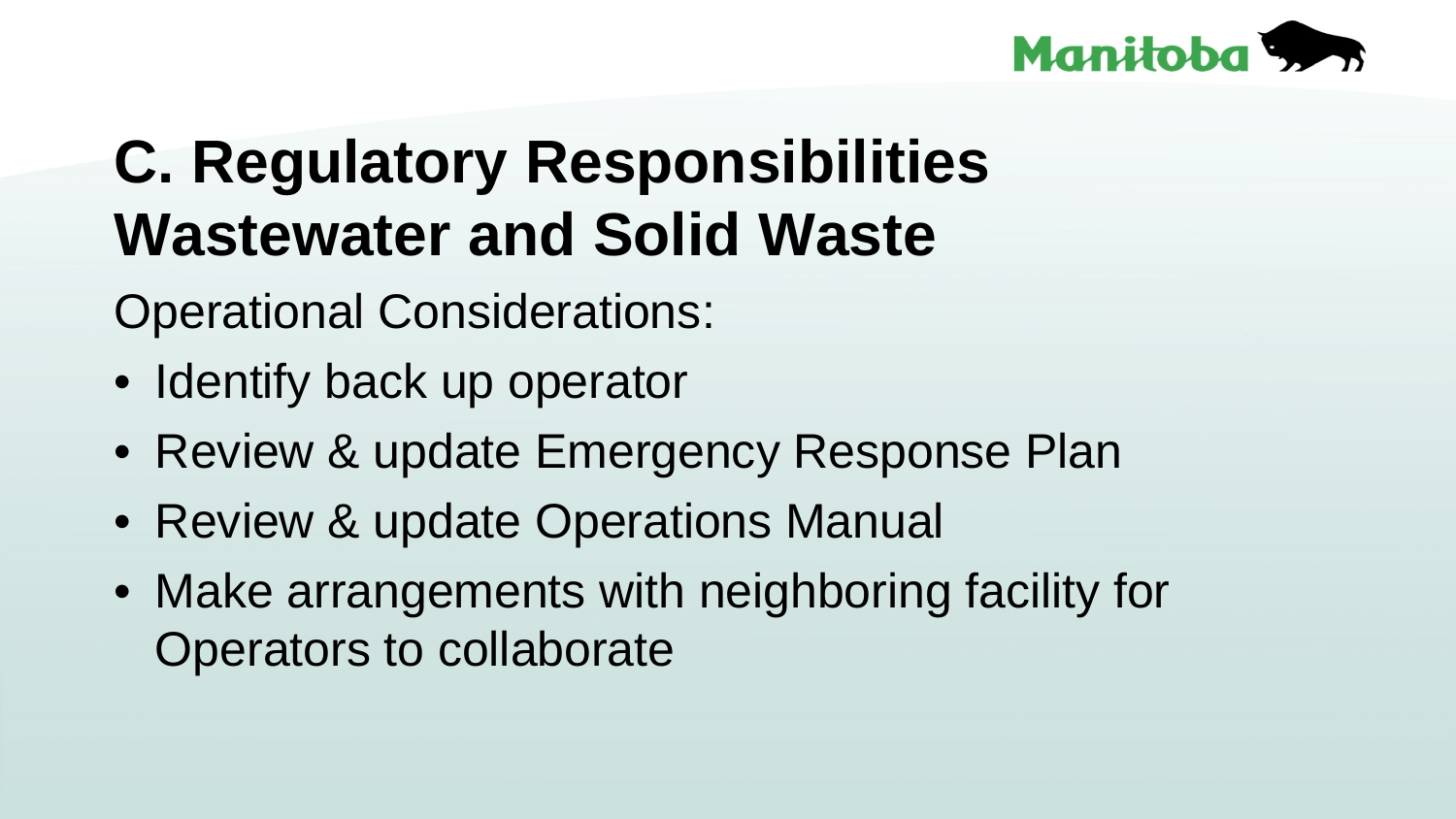

#### **Health & Safety Considerations:**

- Restrict cash payments/transactions with contact
- No public entering employee offices or buildings
- Increased cleaning and sanitation of staff offices, lounges, facilities, vehicle interiors
- Reduce hours open for business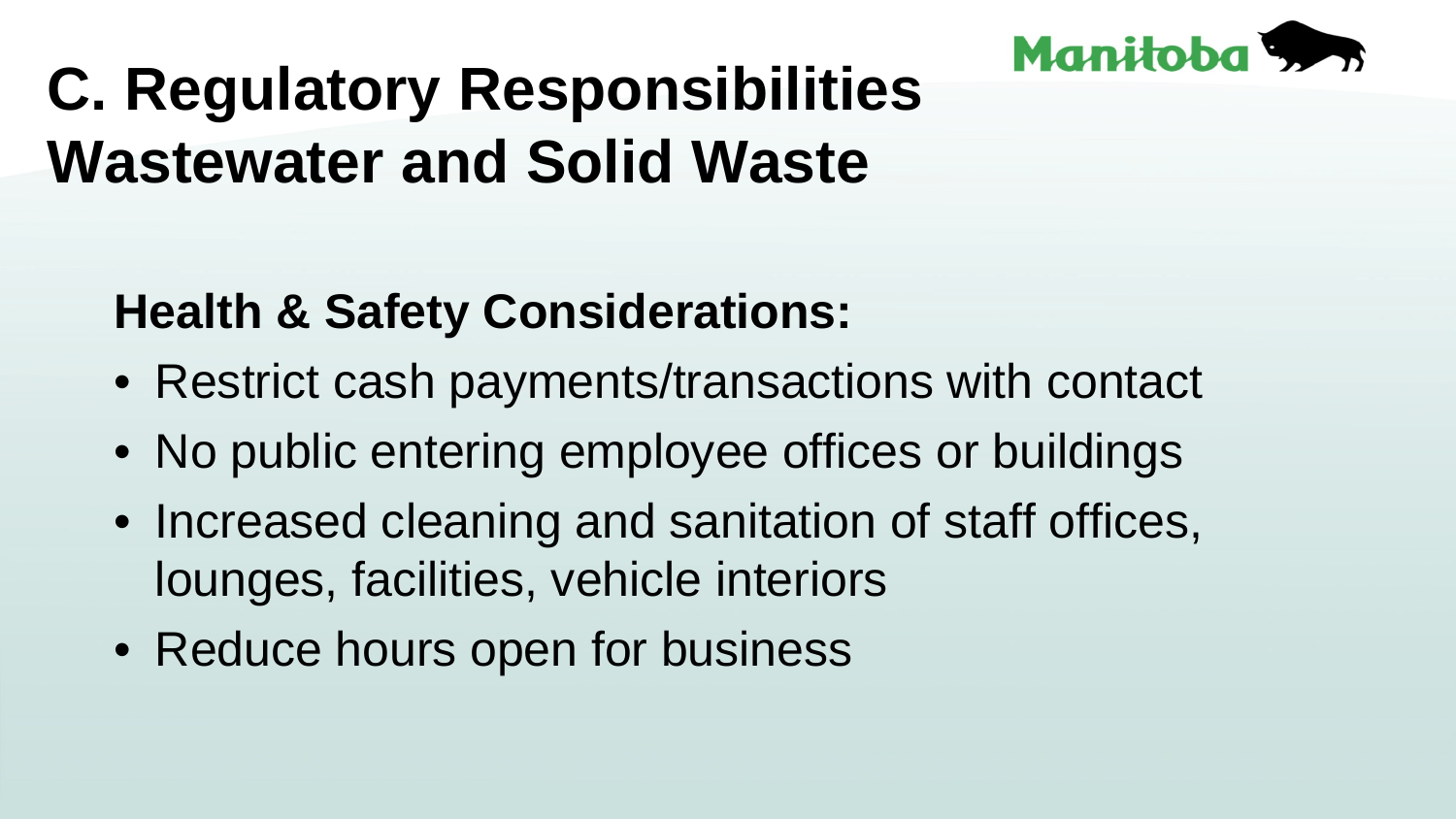

#### **Health & Safety Considerations:**

- Reduce employee handling of waste machine only
- Reduce or restrict certain recycling or collection activities that involve close contact (material sorting lines, some HHW collection depots,…)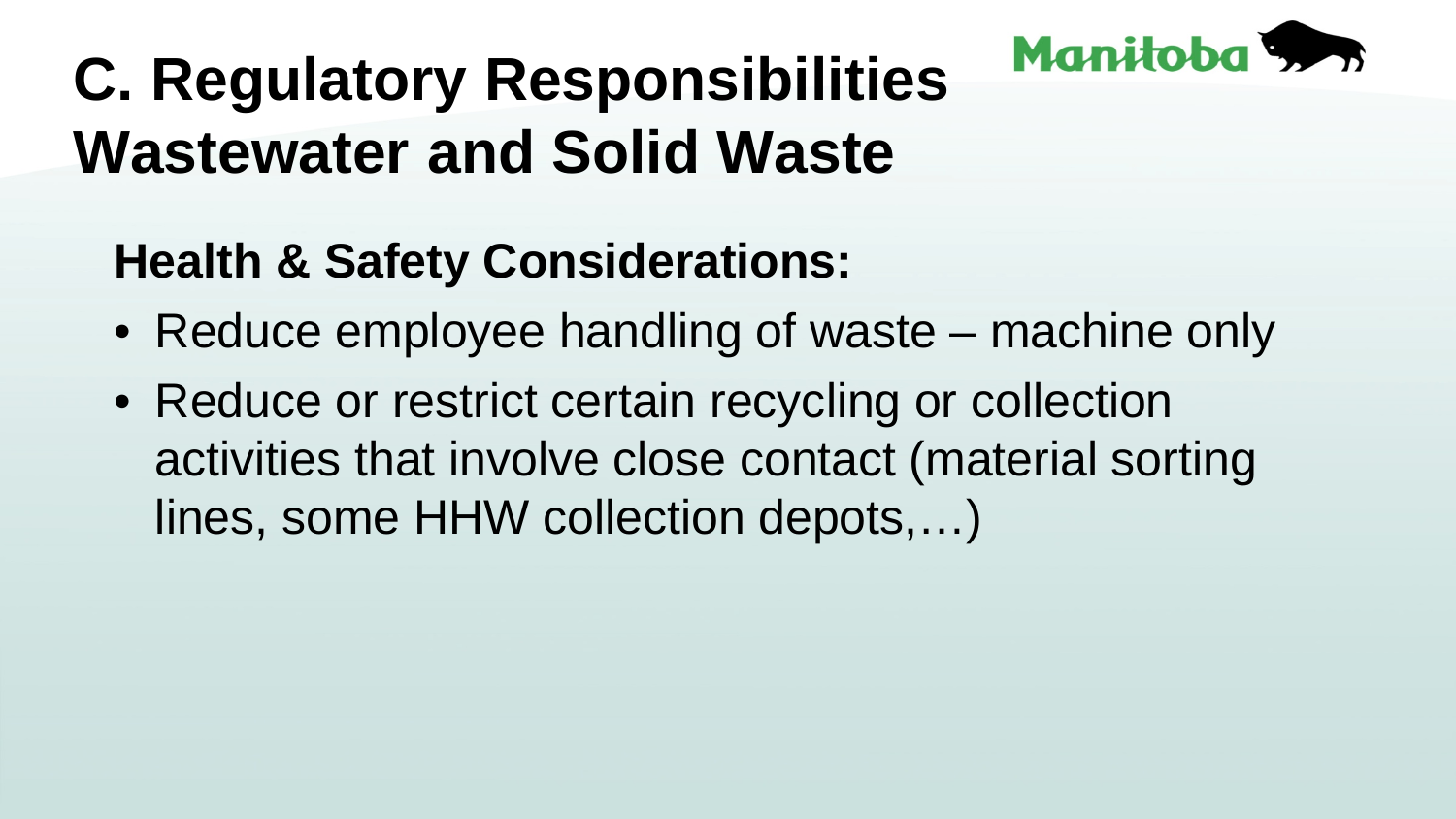

**Health & Safety Considerations:**

- Reduce public access to tipping face
- Restrict `ReUse` type activities at this time (i.e., material dropped off away from the active area for others to pick up for reuse)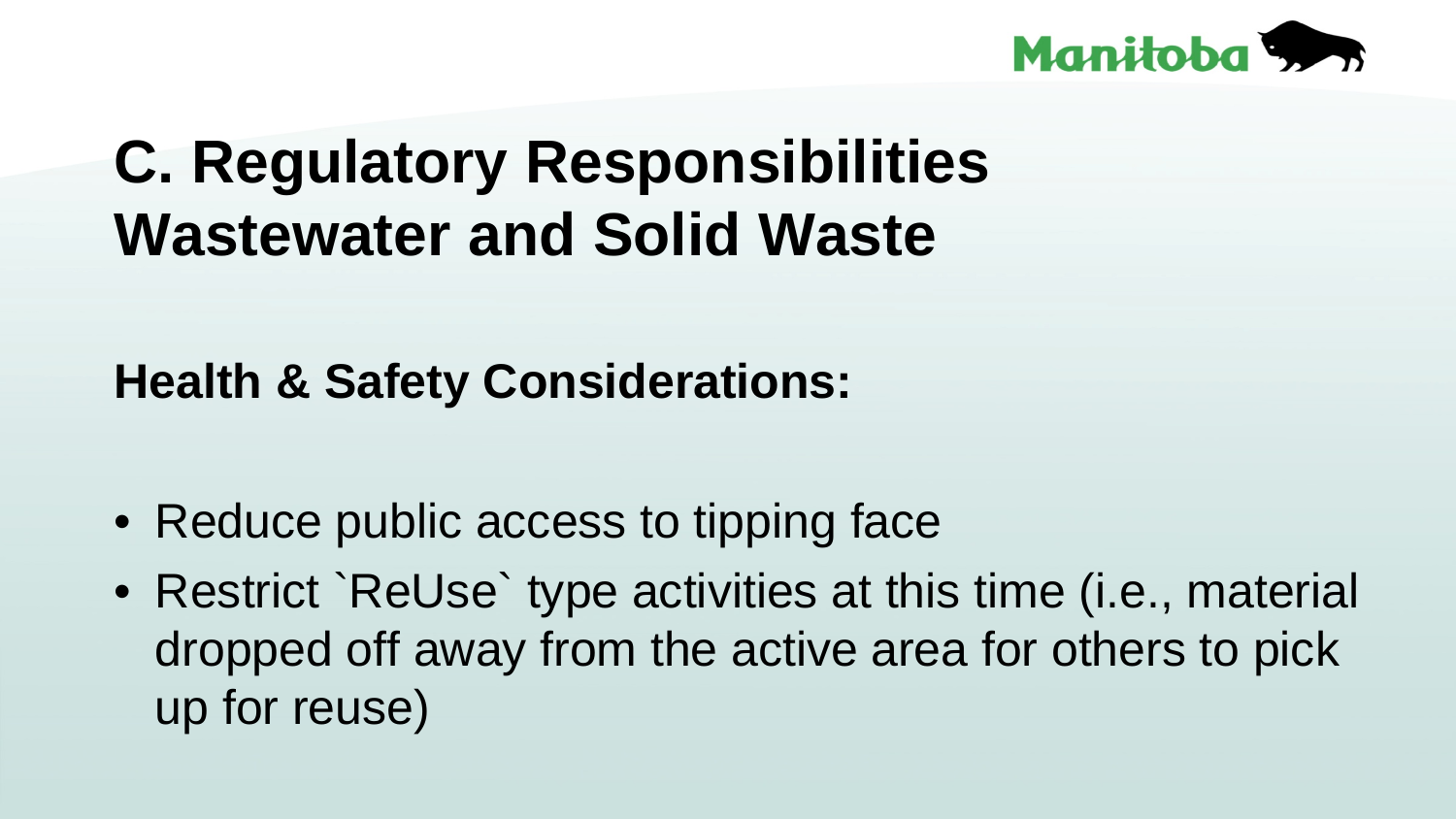

### **Seasonal Systems**

- How does the Public Health Order affect Seasonal Systems? [http://engageMB.ca/covid19-csp](http://engagemb.ca/covid19-csp)
	- Campgrounds, RV parks etc., can operate if they provide accommodation to recreational vehicles that act as a primary residence
	- Owners may enter the business to do maintenance, repairs etc., so that means you can get your sites ready to open as long as social distancing takes place
	- New process for Seasonal Water System Start-up:

#### new web form

<https://forms.gov.mb.ca/seasonal-water-system/>